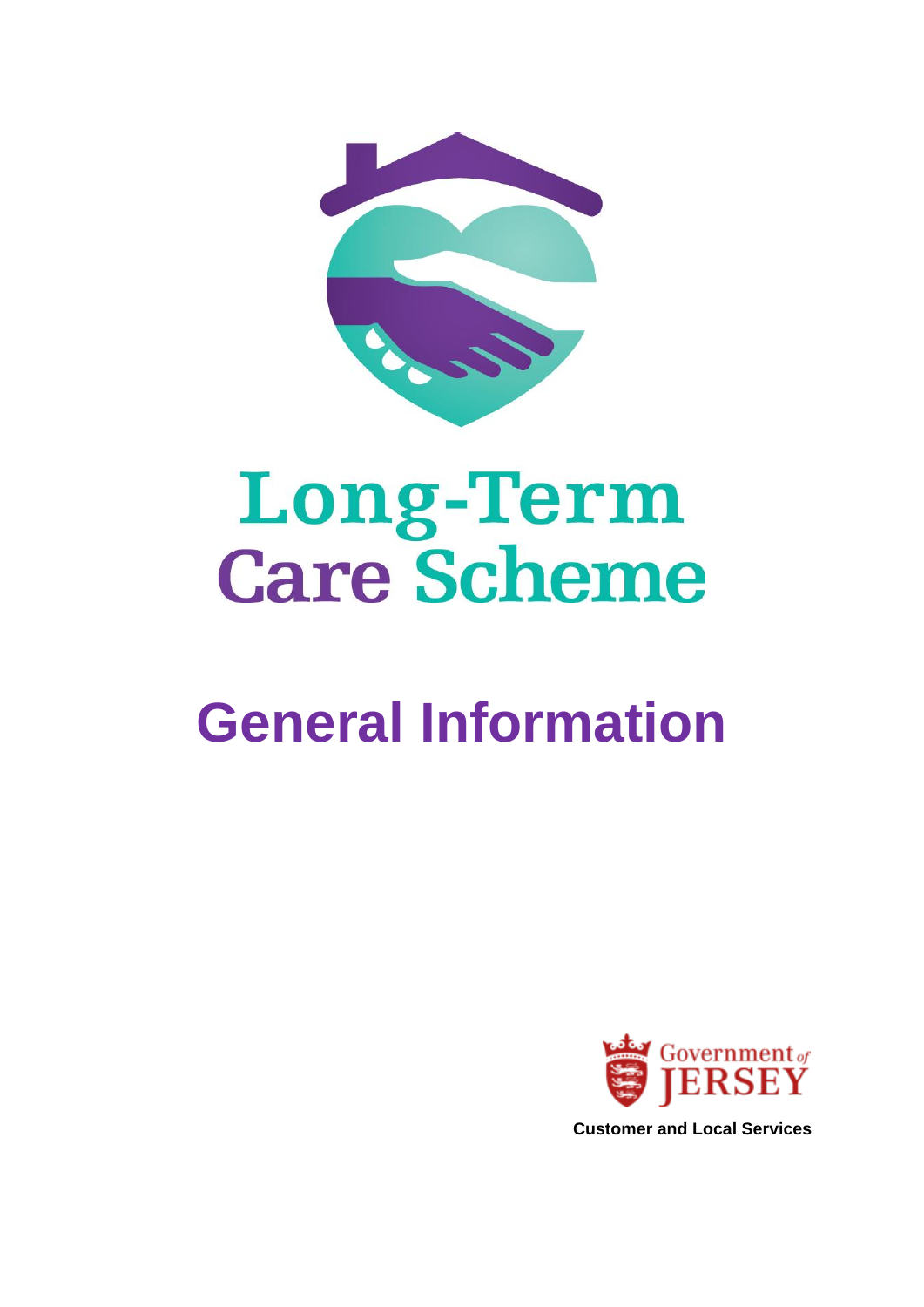# **1 Contents**

| $\overline{2}$ |                 |                                                                             |  |
|----------------|-----------------|-----------------------------------------------------------------------------|--|
| 3              |                 |                                                                             |  |
|                | 3.1             |                                                                             |  |
|                | 3.2             |                                                                             |  |
|                | 3.1             | Not subject to any proceedings under the LTC Law or Social  4               |  |
|                |                 |                                                                             |  |
|                | 3.2             |                                                                             |  |
|                | $4\overline{ }$ |                                                                             |  |
|                | 4.1             |                                                                             |  |
|                | 4.2             |                                                                             |  |
|                | 5               | Financial assessment: what costs are covered by the LTC scheme?  9          |  |
|                | 5.1             |                                                                             |  |
|                | 5.2             |                                                                             |  |
|                | 5.3             |                                                                             |  |
| 6              |                 |                                                                             |  |
| 7              |                 | Financial assessment: What benefits are available under the LTC scheme?  13 |  |
|                | 7.1             |                                                                             |  |
|                | 7.2             | LTC support: standard care costs and standard co-payment 13                 |  |
|                | 7.3             | LTC property loan: standard care costs and standard co- payment  14         |  |
|                | 7.4             |                                                                             |  |
|                | 7.5             |                                                                             |  |
|                |                 |                                                                             |  |
|                | 8.1             |                                                                             |  |
|                | 8.2             |                                                                             |  |
| 9              |                 |                                                                             |  |
|                | 9.1             |                                                                             |  |
|                | 9.2             |                                                                             |  |
|                | 9.3             |                                                                             |  |
|                | 9.4             |                                                                             |  |
|                | 9.5             |                                                                             |  |
|                | $10-10$         |                                                                             |  |
|                | 10.1            |                                                                             |  |
|                | 10.2            |                                                                             |  |
|                | 10.3            |                                                                             |  |
|                | 10.4            |                                                                             |  |
| 11             |                 |                                                                             |  |
| 12             |                 |                                                                             |  |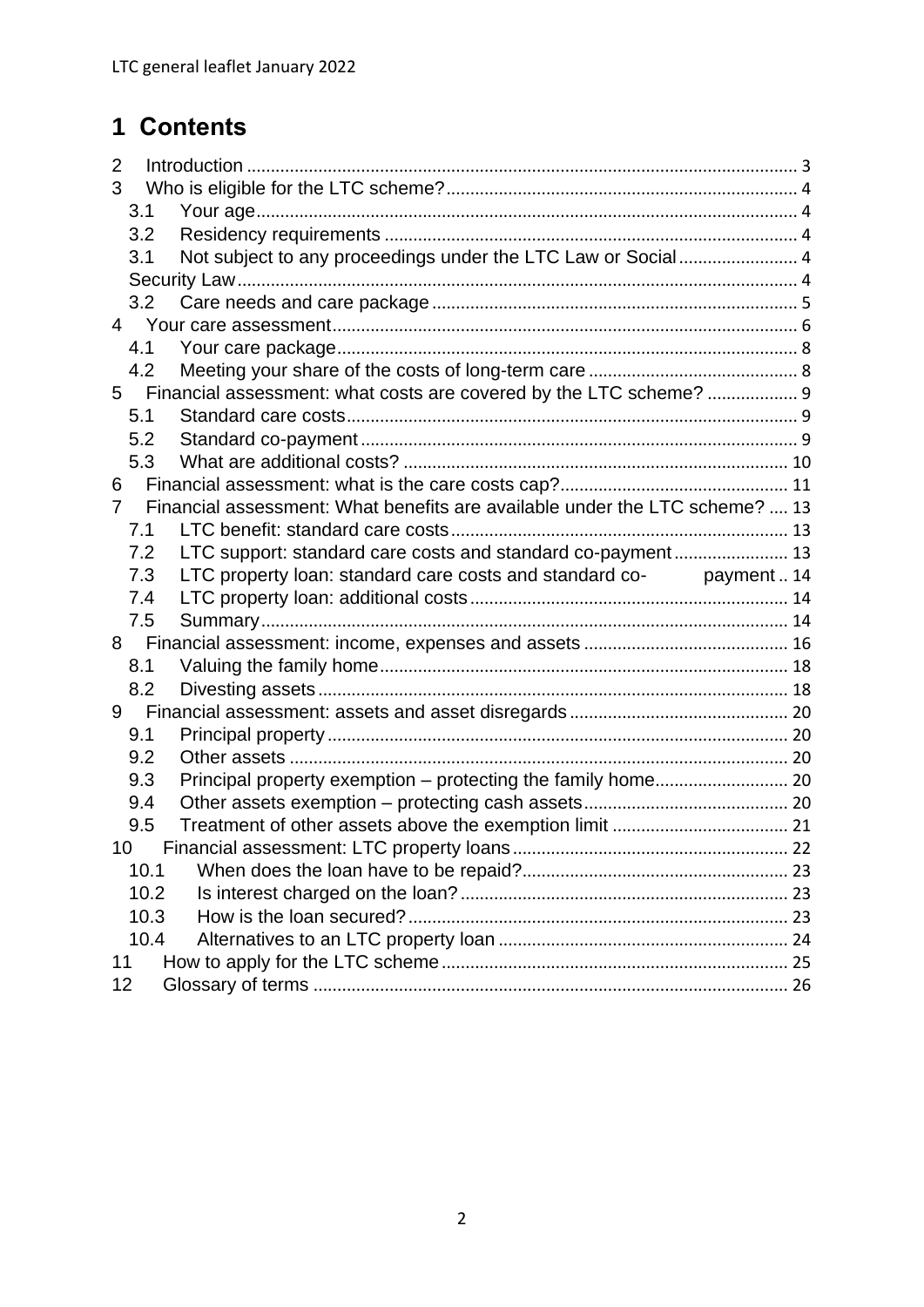# <span id="page-2-0"></span>**2 Introduction**

A new long-term care (LTC) fund has been set up which will collect long-term care contributions from local residents and make benefit payments to adults who have long-term high-level care needs.

The States has provided funding to allow benefits to be paid from 1 July 2014. Contributions have begun to be collected from the beginning of 2015.

If you have high-level care needs and have been resident in Jersey for a set period, you may be eligible for benefits under the long-term care scheme. Your care can be provided in your own home or in a care home.

A universal LTC benefit is payable once your care costs reach a certain level – this is paid regardless of your income and assets. This benefit does not cover your living costs if you are in a care home.

Additional financial support may be available to help meet your care costs and your living costs depending on the income, savings and assets of you and your partner. Property loans may be available to assist you if you are a homeowner, depending on the income, savings and assets of you and your partner.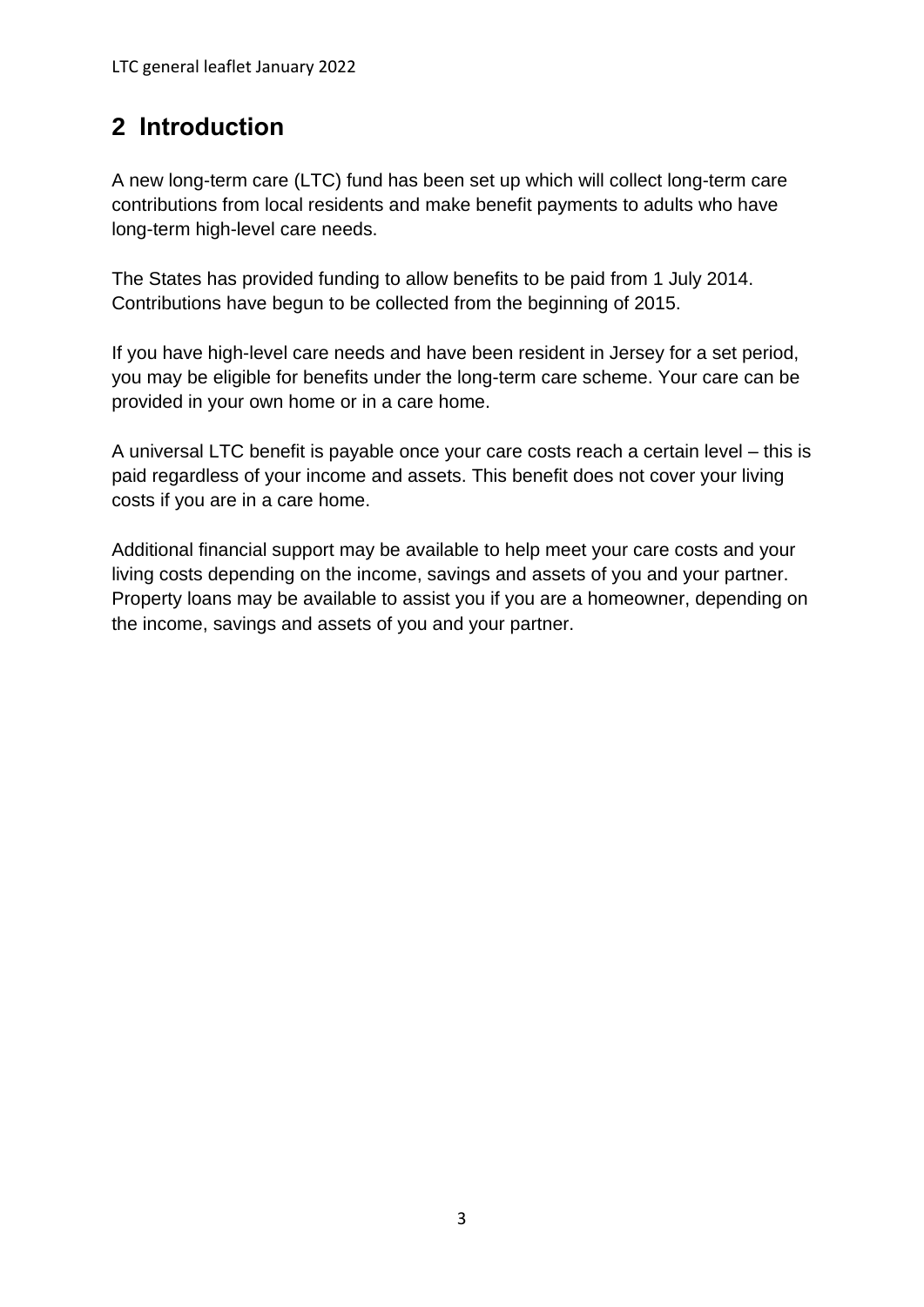# <span id="page-3-0"></span>**3 Who is eligible for the LTC scheme?**

The LTC scheme has conditions relating to:

- your age
- how long you have lived in Jersey
- your care needs
- your care package
- paying towards your own care costs
- whether you are currently subject to any legal proceedings under the Social Security Law or the Long-term Care Law.

#### <span id="page-3-1"></span>*3.1 Your age*

The LTC scheme covers adults aged 18 or above.

Children and young people under the age of 18 will continue to be supported by the Health and Community Services Department.

#### <span id="page-3-2"></span>*3.2 Residency requirements*

There are two main conditions:

- you have lived in Jersey continuously as an adult for ten years immediately before you apply, or
- you have lived in Jersey for ten years continuously as an adult in the past and for another year immediately before applying.

If you apply before the age of 28 then the test is that you have lived in Jersey continuously for a period of ten years at any age and 1 year before claim. This means that if you are a local young person with high-level care needs you can apply for the new scheme as soon as you reach the age of 18.

Support with long-term care costs will continue to be available for individuals who satisfy the residence test for Income Support, but who do not meet the full residence conditions for the long-term care scheme. This support is fully means tested.

# <span id="page-3-3"></span>*3.1 Not subject to any proceedings under the LTC Law or Social Security Law*

<span id="page-3-4"></span>To be eligible for the long-term care scheme you must not currently be subject to any legal proceedings under the LTC Law or the Social Security Law.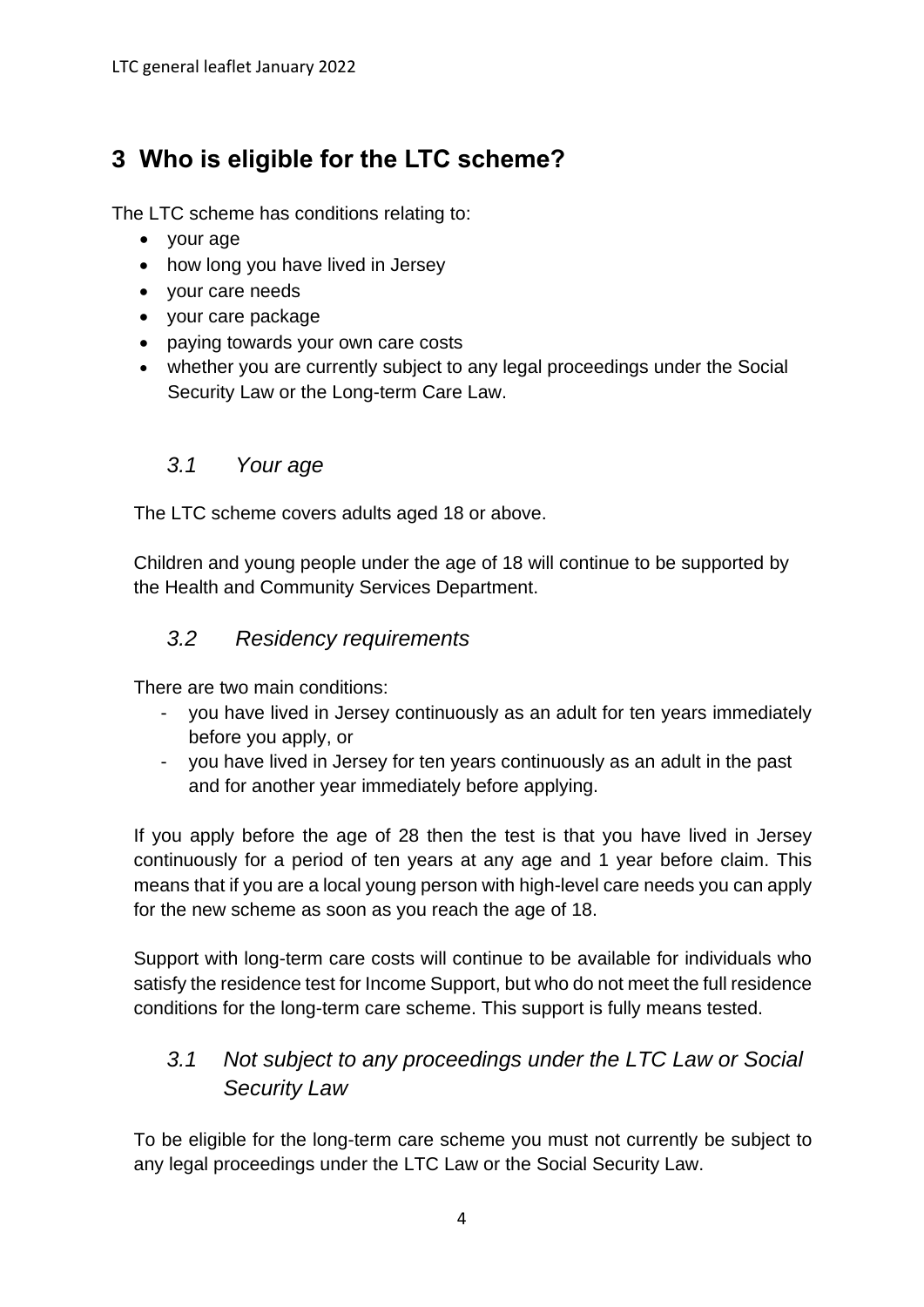# <span id="page-4-0"></span>*3.2 Care needs and care package*

Your care needs determine whether or not you qualify for the long-term care scheme. Support for care needs below the level of the long-term care scheme is offered through Income Support.

Your care needs and care package are assessed by a team of health professionals in the Health & Community Services Department. This is explained in more detail in the next section.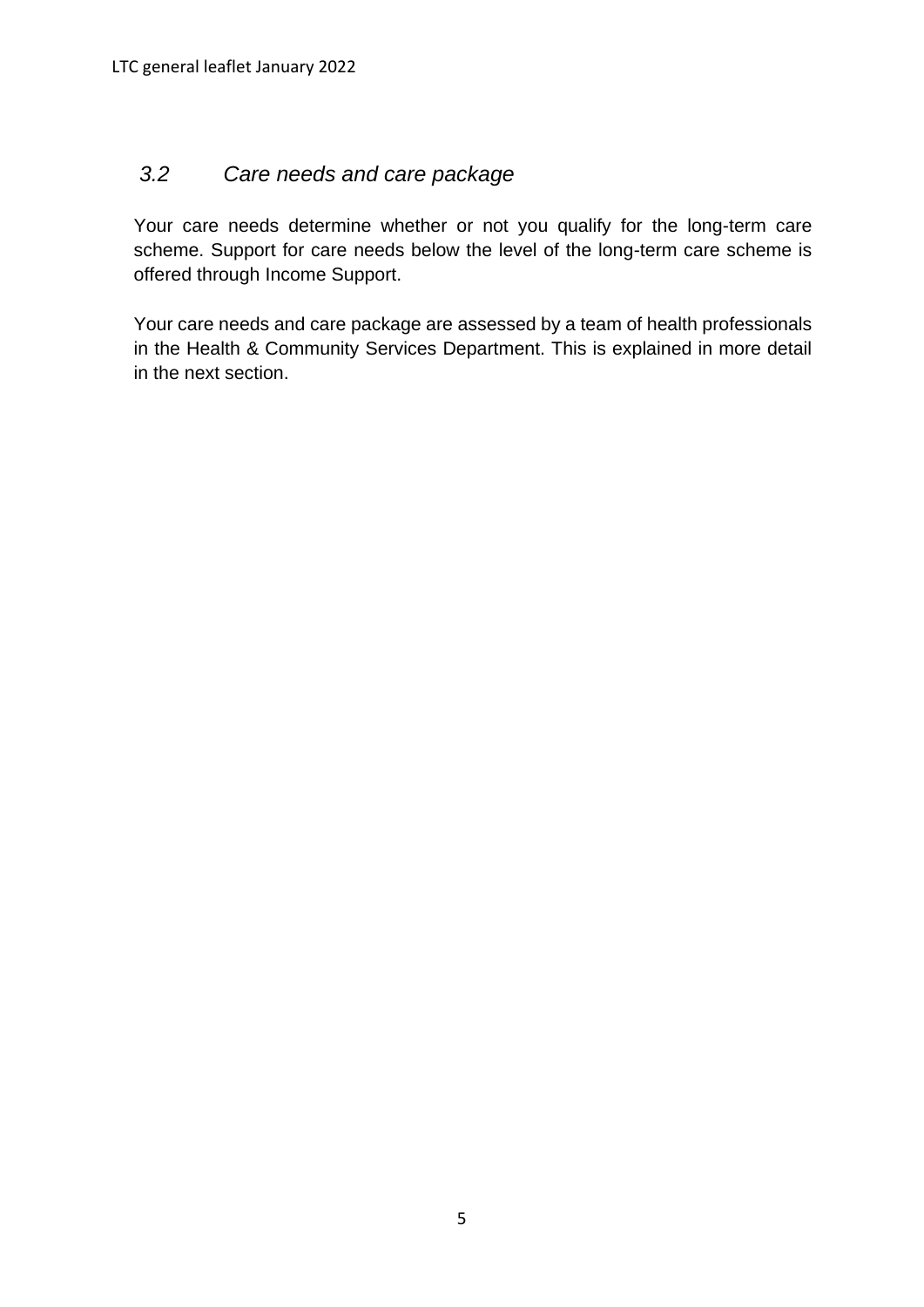# <span id="page-5-0"></span>**4 Your care assessment**

To qualify for the long-term care scheme you must be assessed by a Health and Community Services healthcare professional as needing permanent help with activities that are an essential part of normal daily living (such as bathing, dressing, grooming, eating). This help is expected to continue for the rest of your life. The assessment will allocate you to one of the four LTC care levels. The table below describes the different care levels – with level 1 being the lowest and level 4 the highest – and gives examples.

| Care Level - qualifies for LTC                                                                                                                                                                                                                                                                                                                     | <b>Examples</b>                                                                                                                                                                                                                                                                                                                          |  |  |  |
|----------------------------------------------------------------------------------------------------------------------------------------------------------------------------------------------------------------------------------------------------------------------------------------------------------------------------------------------------|------------------------------------------------------------------------------------------------------------------------------------------------------------------------------------------------------------------------------------------------------------------------------------------------------------------------------------------|--|--|--|
| scheme                                                                                                                                                                                                                                                                                                                                             |                                                                                                                                                                                                                                                                                                                                          |  |  |  |
| LEVEL $1 =$ Needs a moderate<br>level of support<br>Needs daily carer input with a<br>number of physical tasks and/or is<br>reliant on significant support to<br>maintain psychological/social well-<br>being.<br>Can be left alone for extended<br>periods of time (more than 3<br>hours) but needs support more<br>than once a day to stay safe. | Needs support with personal care<br>morning and evening.<br>Limited ability to make plans or<br>$\bullet$<br>appreciate risk.<br>At risk of accidental physical harm, e.g.<br>$\bullet$<br>falling, accidents in the home.<br>Socially isolated and/or needs support<br>throughout the week with social<br>activities and relationships. |  |  |  |
| LEVEL $2$ = Needs a high level of<br>support<br>Complex needs requiring help with<br>almost all physical activities and/or<br>has psychological needs which<br>severely curtail ability to live an<br>ordinary life.<br>Cannot be left alone safely for an<br>extended period (more than 3<br>hours during the day).                               | Needs help with personal care and<br>physical tasks throughout the day or<br>needs support of two carers with<br>personal care.<br>Needs regular visits for safety during<br>the day.<br>Severe disorientation with a<br>widespread impact on activities.                                                                                |  |  |  |
| LEVEL $3$ = Needs a very high<br>level of support<br>Complex needs, requiring hourly<br>support or constant availability of a<br>carer to ensure safety, including                                                                                                                                                                                 | Physical impairment preventing<br>all/almost all independent activity.<br>Little/no appreciation of everyday risk.<br>Challenging behaviour requiring<br>supervision.                                                                                                                                                                    |  |  |  |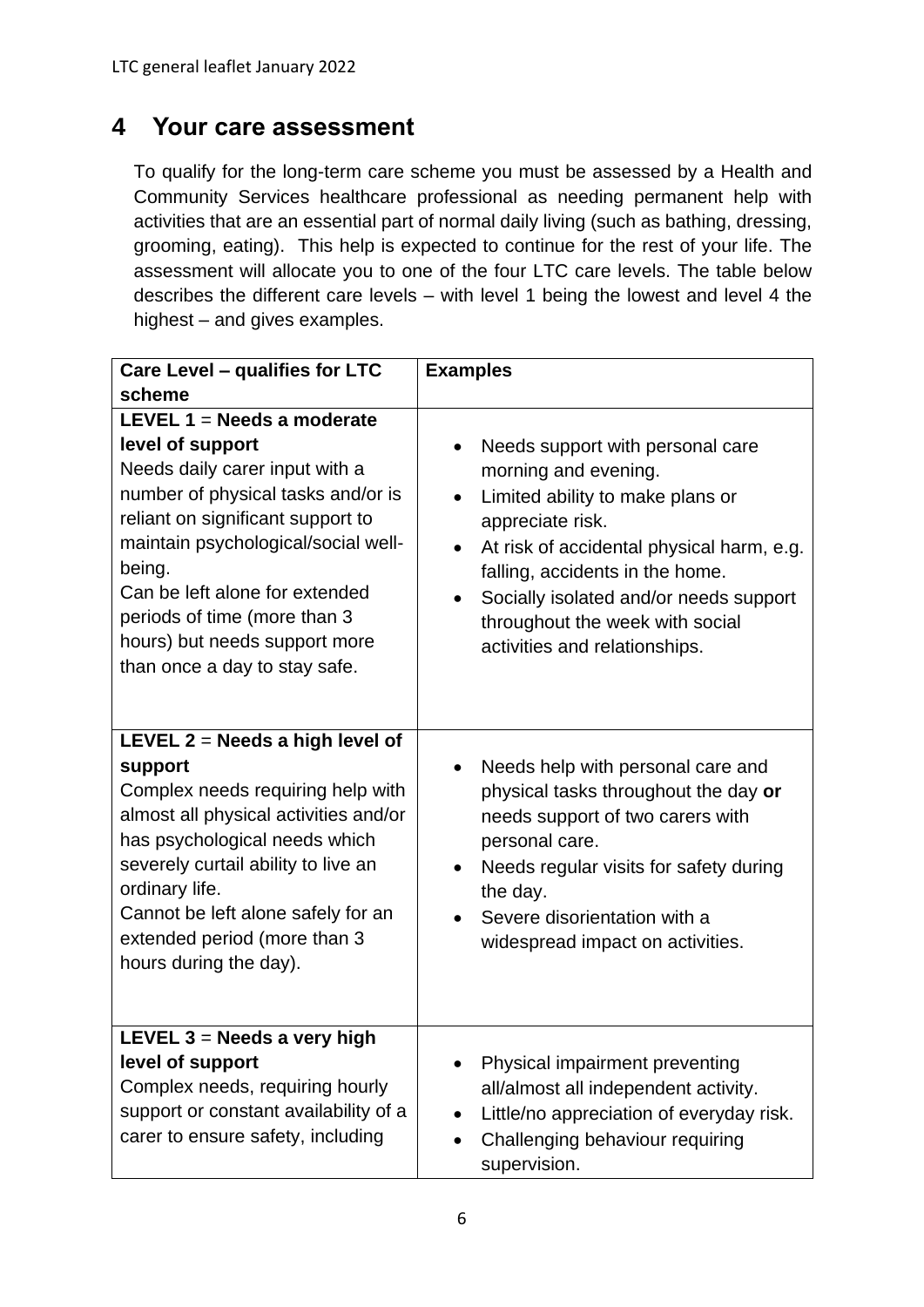| periods of one-to-one<br>engagement, either:<br>during the day or<br>during the night<br>but not both.                                                                                                                                                                                         |                                                                                                                                                                  |
|------------------------------------------------------------------------------------------------------------------------------------------------------------------------------------------------------------------------------------------------------------------------------------------------|------------------------------------------------------------------------------------------------------------------------------------------------------------------|
| LEVEL $4$ = Needs an extremely<br>high level of support<br>Highly complex needs requiring<br>specialist care or 24-hour<br>presence.<br>Needs support of at least one<br>carer almost continuously,<br>including constant support at night,<br>and/or needs specialist<br>staff/interventions. | Serious health condition requiring<br>$\bullet$<br>constant monitoring from carers.<br>Severe challenging behaviour needing<br>$\bullet$<br>24-hour supervision. |

#### **Table 1 Care levels under the LTC scheme**

You may have some care needs, but these are not at the level needed to qualify for the LTC scheme. These could include:

| Care Level - does not qualify for                                                                                                                                                             | <b>Examples</b>                                                                                                                                                                                                                   |  |  |  |  |
|-----------------------------------------------------------------------------------------------------------------------------------------------------------------------------------------------|-----------------------------------------------------------------------------------------------------------------------------------------------------------------------------------------------------------------------------------|--|--|--|--|
| <b>LTC scheme</b>                                                                                                                                                                             |                                                                                                                                                                                                                                   |  |  |  |  |
| Needs a minimal level of<br>support<br>Physical ability and/or<br>psychological/social well-being<br>affected to some degree.<br>Can manage independently for<br>more than one day at a time. | Needs weekly help with housework<br>and shopping.<br>Needs occasional support with<br>$\bullet$<br>personal care, but not on most days.<br>Needs provision of support with a<br>$\bullet$<br>weekly social activity.              |  |  |  |  |
| Needs a low level of support<br>Needs daily support with one or<br>several physical tasks and/or<br>requires regular support to<br>maintain psychological/social well-<br>being.              | Needs help with personal care most<br>days or daily.<br>Needs support to plan the day but<br>$\bullet$<br>appreciates everyday risks.<br>Has some contact with family/friends<br>$\bullet$<br>but also needs regular support with |  |  |  |  |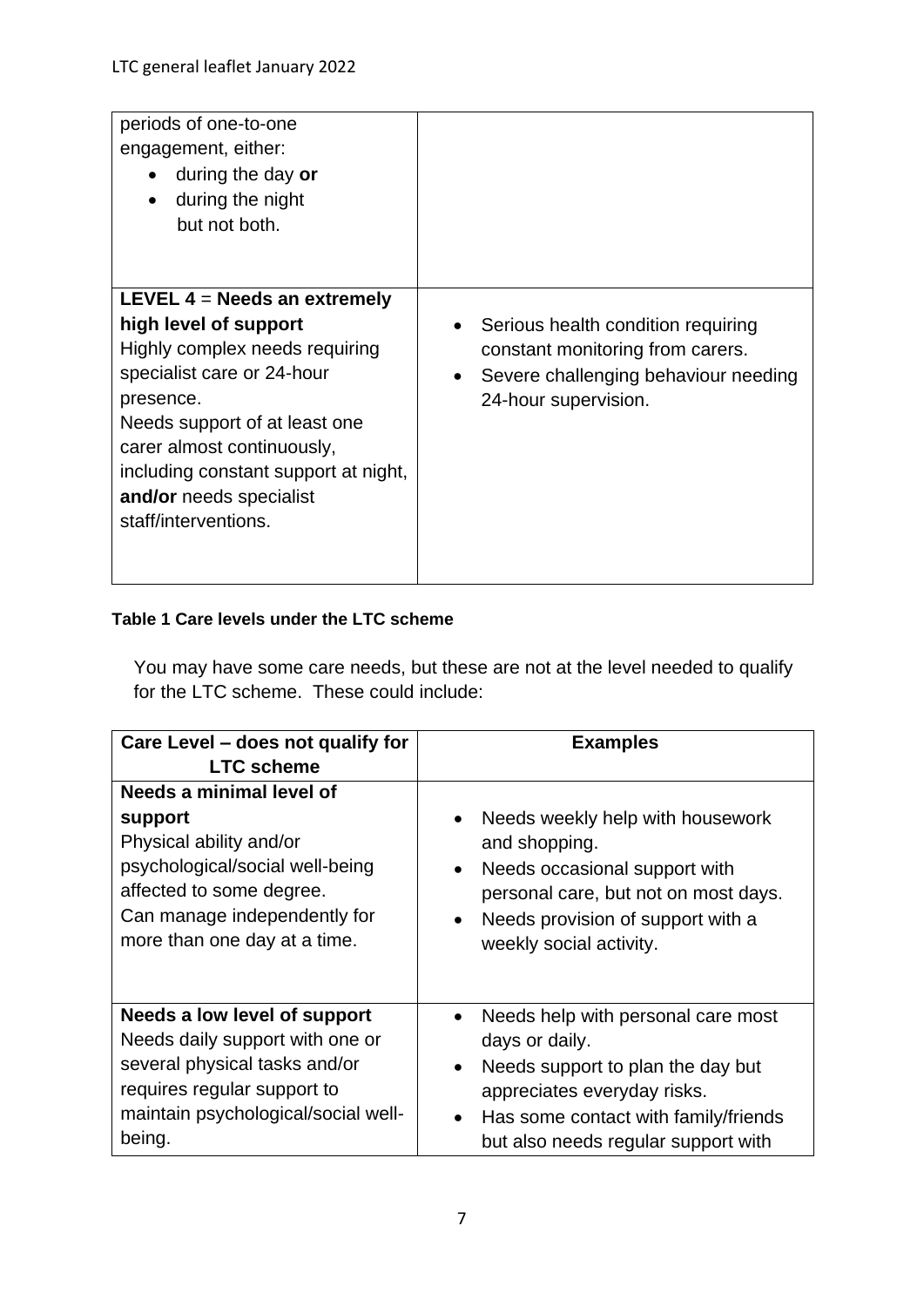Requires checking daily or most days to stay safe.

social activities or relationships, e.g. a couple of times per week.

#### **Table 2 Care levels not covered by the LTC scheme**

If you think your long-term care needs are sufficient to at least qualify you for level 1 care then you may qualify for the long-term care scheme. Support for care needs below the level of the long-term care scheme is offered through Income Support.

#### <span id="page-7-0"></span>*4.1 Your care package*

Help with LTC costs may be available whether you choose to receive care in a care home or in your own home. The care home has to be registered (or be exempt for registration) under the Nursing and Residential Homes (Jersey) Law 1994 and approved under the LTC Law. The care home must be able to deliver care appropriate to your level of care needs.

If you are considering having a package of care delivered in your own home by an external provider, then to be covered by the LTC scheme this has to be delivered by a care provider that is on Health and Social Services' approved provider list. This package can provide all your care or can be combined with receiving unpaid informal care from a friend or relative.

#### <span id="page-7-1"></span>*4.2 Meeting your share of the costs of long-term care*

The long-term care scheme shares the costs of care across the community. While the scheme assists you with your care costs, there is also an obligation on you to contribute to meeting the cost of your care where you can do so.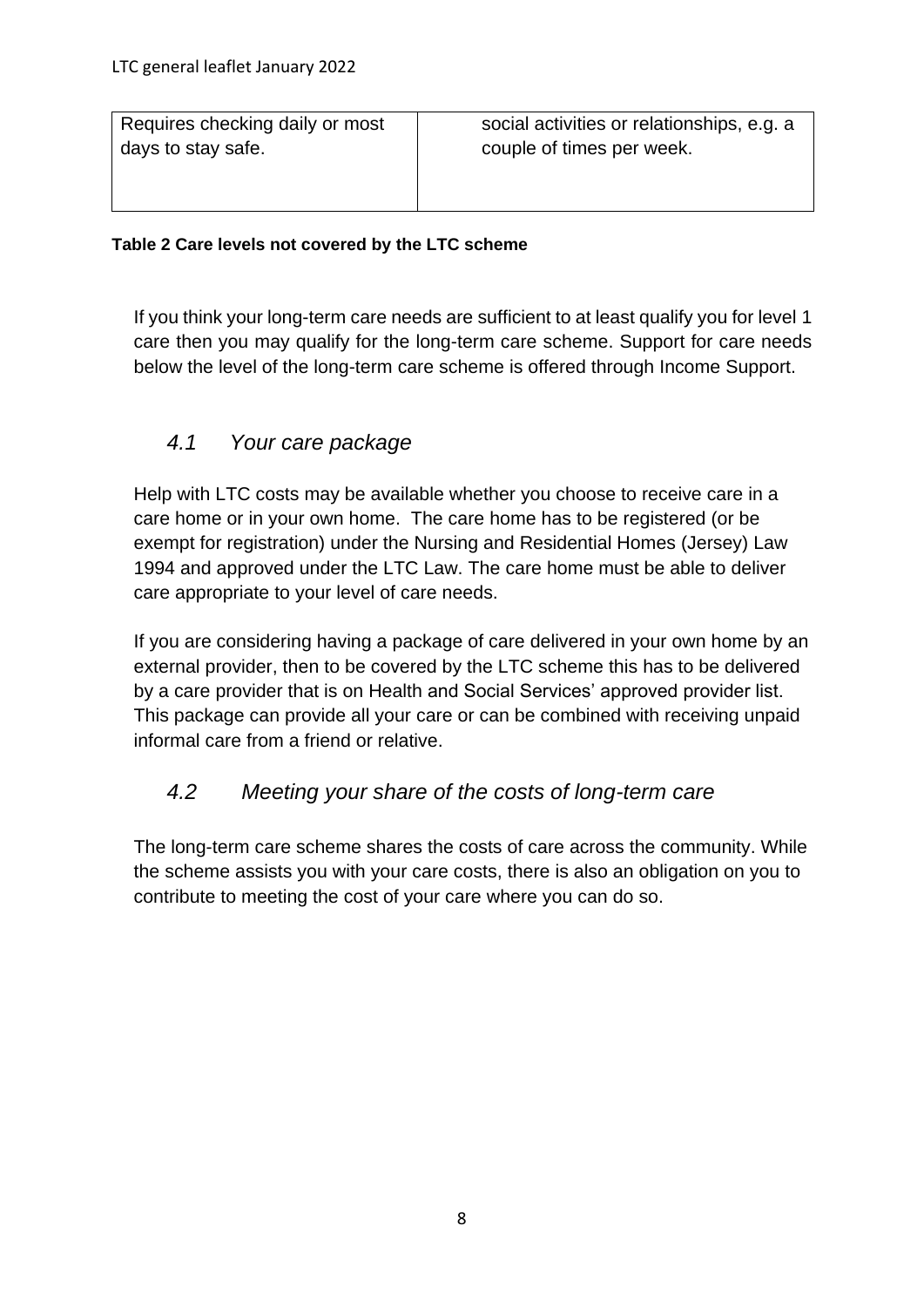# <span id="page-8-0"></span>**5 Financial assessment: what costs are covered by the LTC scheme?**

Three types of costs are included in the LTC scheme:

- standard care costs
- standard co-payment
- additional costs

These are explained below.

#### <span id="page-8-1"></span>*5.1 Standard care costs*

A standard care cost rate is set as a weekly amount for each assessed care level in the LTC scheme. The four care levels are described in Table 1 in section 4 and the weekly rates are shown in Table 3 in section 5. These standard care costs apply whether you are receiving care in a care home or care at home.

Financial assistance may be available to help meet your standard care costs, depending on the income and assets of you and your partner.

# <span id="page-8-2"></span>*5.2 Standard co-payment*

If you receive care in a care home, your care home fee will be made up of the standard care cost for your care level plus a co-payment that covers the costs of living in a care home. Under the LTC scheme, there is a single standard copayment rate for everyone that lives in a care home. The standard co-payment is £361.20 a week, but your total co-payment will depend on your choice of home and any extra services or facilities received. Some homes charge more than others.

The co-payment does not count towards the care costs cap (see section 6) and will always remain your responsibility even after the care costs cap has been reached. Financial assistance may be available to help meet the standard copayment, depending on the income and assets of you and your partner.

If you receive care at home, you do not need to make a co-payment because you will continue to meet your own living costs. These living costs are not included in the LTC scheme. If you are at home and need help with meeting your living costs then support can be provided through Income Support.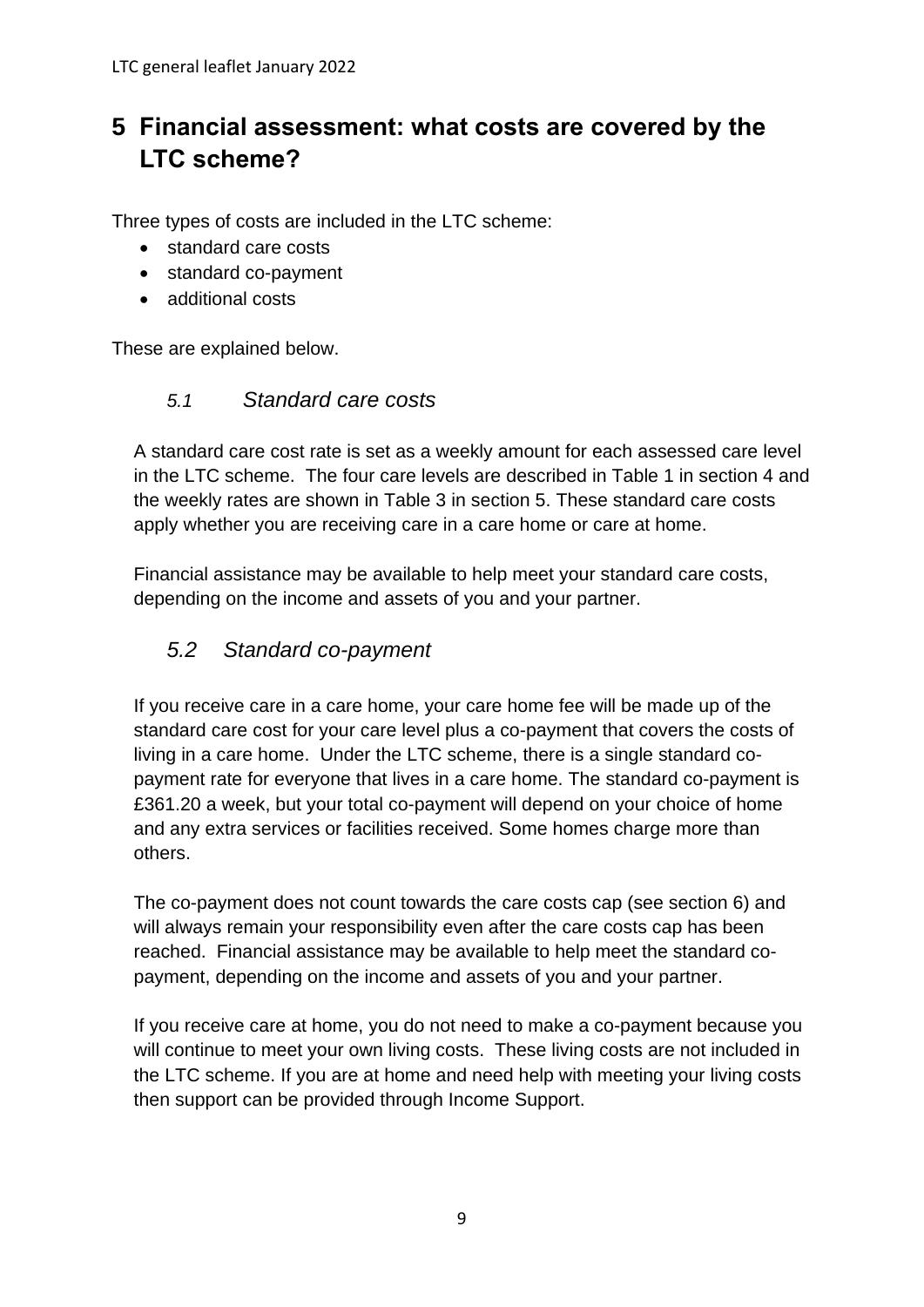| <b>Care level</b> | <b>Standard</b><br>weekly care<br>cost | <b>Standard weekly</b><br>co-payment | <b>Standard weekly</b><br>gross fee (care<br>home) |  |
|-------------------|----------------------------------------|--------------------------------------|----------------------------------------------------|--|
|                   | £407.82                                | £361.20                              | £769.02                                            |  |
| 2                 | £622.16                                | £361.20                              | £983.36                                            |  |
| 3                 | £899.36                                | £361.20                              | £1260.56                                           |  |
|                   | £1130.64                               | £361.20                              | £1491.84                                           |  |

Table 3 shows the weekly standard care costs and standard co-payment.

#### **Table 3 Standard weekly costs**

#### <span id="page-9-0"></span>*5.3 What are additional costs?*

If you receive care in a care home you may choose a home, a type of room or other facilities which mean that the total co-payment is more than the standard £361.20 a week.

If you are receiving care in your own home then you may choose to purchase care which costs more than the standard care cost for your care level.

Financial assistance may be available in the form of a loan secured against your property to help you meet these additional costs, depending on the income and assets of you and your partner.

There is a limit to the amount of additional costs that can be covered through an LTC property loan. More details on loans are in section 10.

If you wish, you can fund any additional costs by 'topping up' from funds provided by friends or family. However, you should be aware that if at any point your friends or relatives can no longer afford this 'top-up' then this sum cannot be met through LTC support and there is a limit on how much can be covered through an LTC property loan. You are advised to check that those funding such top-ups are able to do so for a realistic period.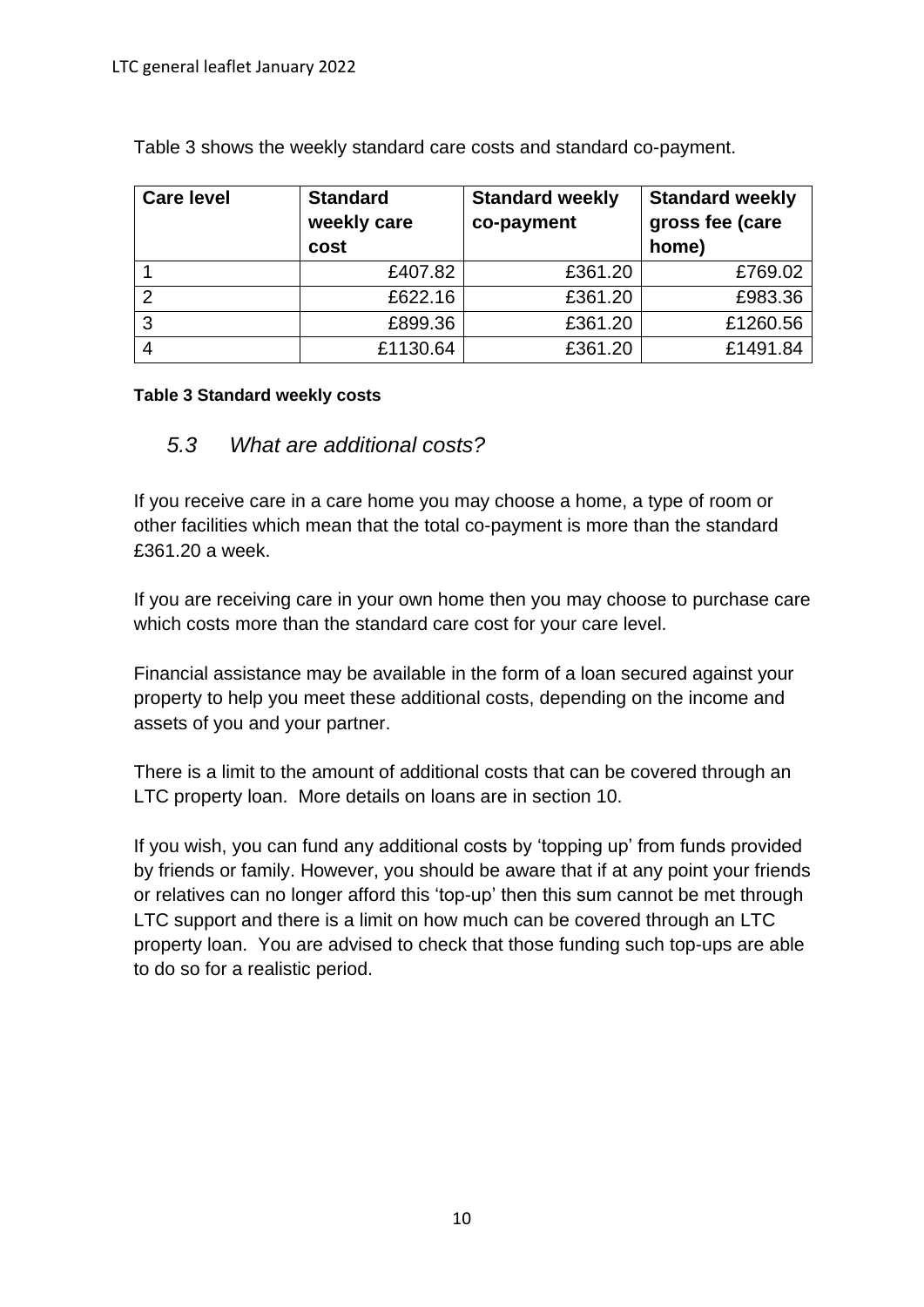# <span id="page-10-0"></span>**6 Financial assessment: what is the care costs cap?**

The care costs cap sets a limit on the amount of standard care costs that anyone has to meet themselves. Once this cap is reached, you will be eligible to receive the universal LTC benefit (see section 7) that covers your standard care costs for the rest of your time in care – whatever your level of income or assets. You will still be expected to meet your standard co-payment and any additional costs you have agreed.

The value of the cap is the same regardless of your care level. However, as standard care costs vary between different care levels, the number of weeks it takes to reach the care costs cap ranges from 53 weeks (just over 1 year) at the highest care level, up to 148 weeks (just under 3 years) at the lowest care level.

| <b>Care level</b> | Weekly standard care cost/LTC<br>benefit | Number of weeks to reach the<br>care costs cap |
|-------------------|------------------------------------------|------------------------------------------------|
| 1 (lowest)        | £401.82                                  | 148                                            |
| 2                 | £622.16                                  | 97                                             |
| 3                 | £899.36                                  | 67                                             |
| 4 (highest)       | £1130.64                                 | 53                                             |

The care costs cap is set at £60,160.

#### **Table 4 Care levels and weekly standard care costs**

Customer and Local Services will keep a record of your care costs and send you an annual statement. We will write to you when you are about to reach the care costs cap and confirm the level of LTC benefit you will receive.

For every week that you receive care, your standard care costs will build up to the care costs cap. It does not matter how much your care actually costs or how much of your care costs you pay yourself, your care costs will always accumulate towards the cap at the standard care cost for your care level.

If you are receiving care at home, your care costs may be less than the standard care costs for your care level – this might be because a family member is providing some of your care. However, your care costs record will reflect the standard care cost appropriate to your care level.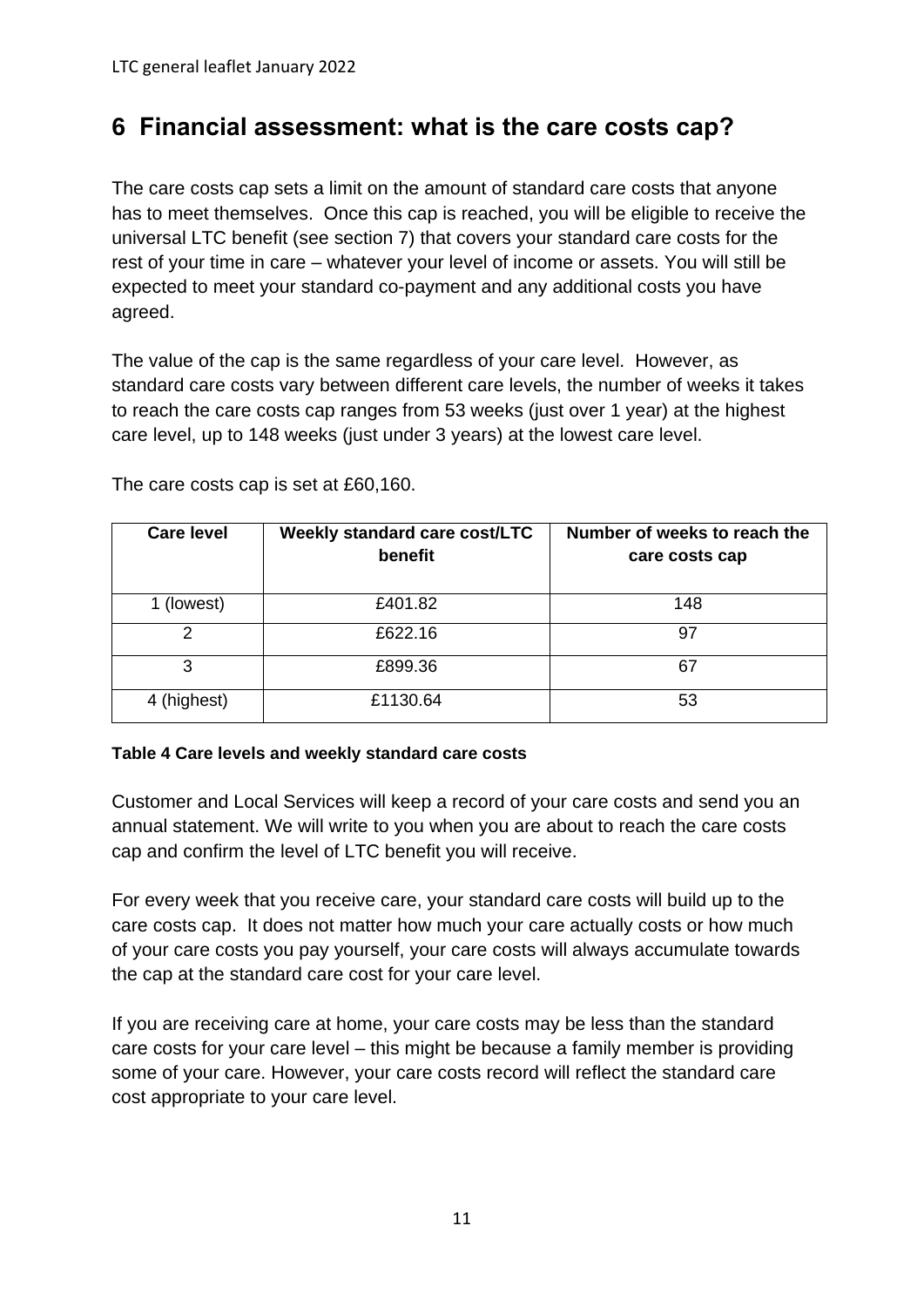#### LTC general leaflet January 2022

If you have a partner and you both receive long-term care at some time (even years apart), you will each have a care costs record. If the total value of your care costs reaches £90,240 that will also meet the care costs cap and you will then both be eligible to receive the LTC benefit that covers your standard care costs for the rest of your time in care.

If one of you reaches the single £60,160 care costs cap and starts to receive the universal LTC benefit, then the other partner will only need to accumulate the difference between this figure and the combined cap (i.e. £30,080) to qualify to receive the LTC benefit.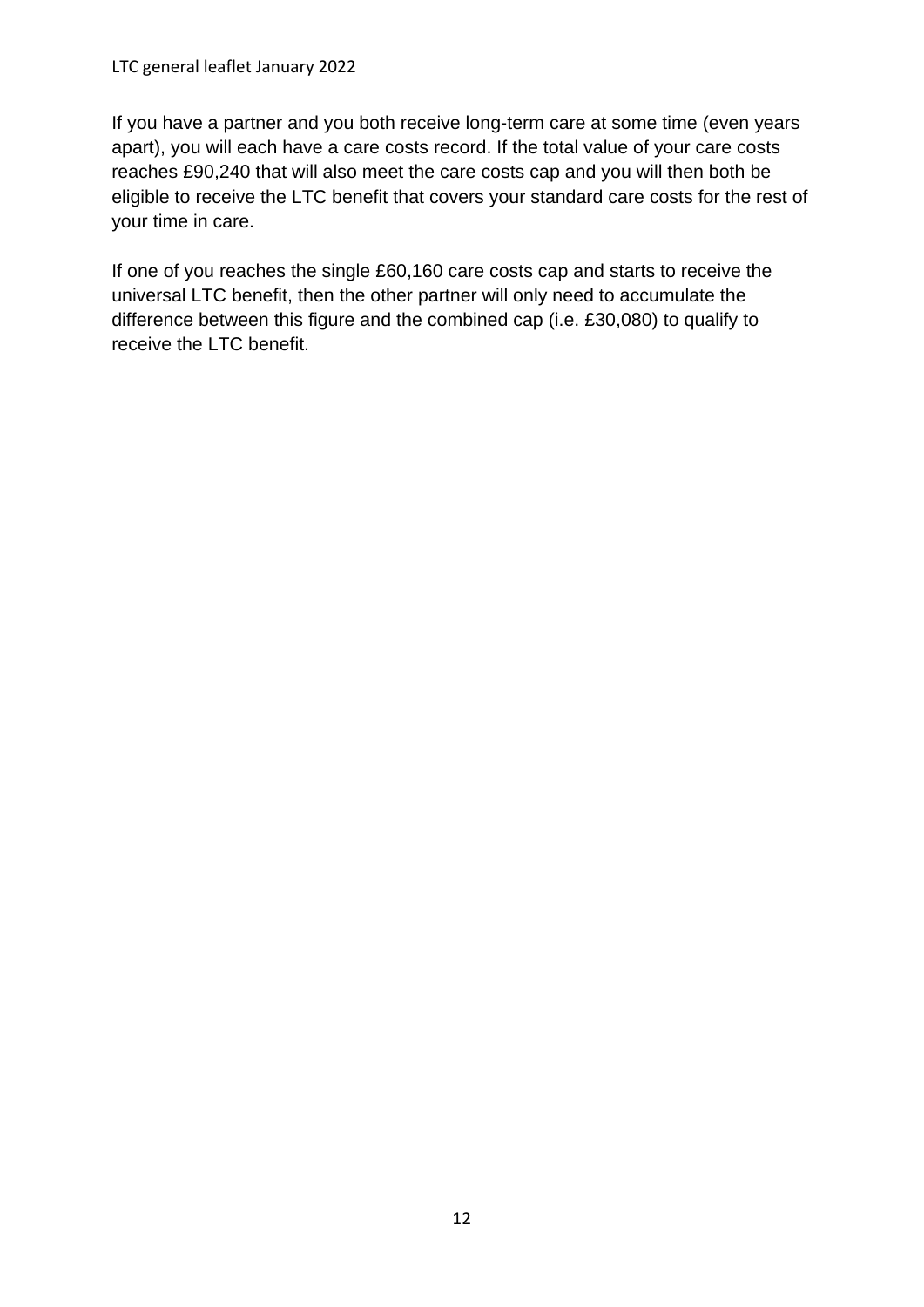# <span id="page-12-0"></span>**7 Financial assessment: What benefits are available under the LTC scheme?**

The benefits available under the LTC scheme are:

- LTC benefit
- LTC support
- LTC property loan

These are explained below.

# <span id="page-12-1"></span>*7.1 LTC benefit: standard care costs*

The LTC benefit is available once your standard care costs have reached the care costs cap of £60,160 (or, as a couple, your joint costs have reached £90,240). The LTC benefit is a universal benefit and is not subject to any financial assessment. It is paid at the weekly standard care cost rate set for your care level. You can receive this benefit whether or not you submit your financial details when you apply for the scheme.

#### <span id="page-12-2"></span>*7.2 LTC support: standard care costs and standard co-payment*

One of the key features of the LTC scheme is to provide support for homeowners so that people are not forced to sell the family home to meet care costs. This is achieved by excluding assets of up to £419,000 from the benefit calculation. Assets include savings and other investments owned by you or your partner and the value of your home (see section 9).

If the total value of all your assets is **less than** £419,000, this amount is completely exempt from the benefit calculation and you can request LTC support with your standard care costs and, if you are in a care home, with your standard co-payment*.* The amount of LTC support you receive will vary depending on your income, your family situation and your assessed care level. You will always need to pay your income (less expenses – see Table 6) towards your care fees. LTC support is paid to make up the shortfall in your standard costs.

You will be expected to produce a reasonable income from any exempt assets. This could be rental from the family home that is now empty or income from savings and investments, or a combination of both. If you choose not to produce an income from your exempt assets then a deemed income will be included in your benefit calculation. The deemed income will be set at a reasonable market level to reflect the actual income that could be achieved from the assets.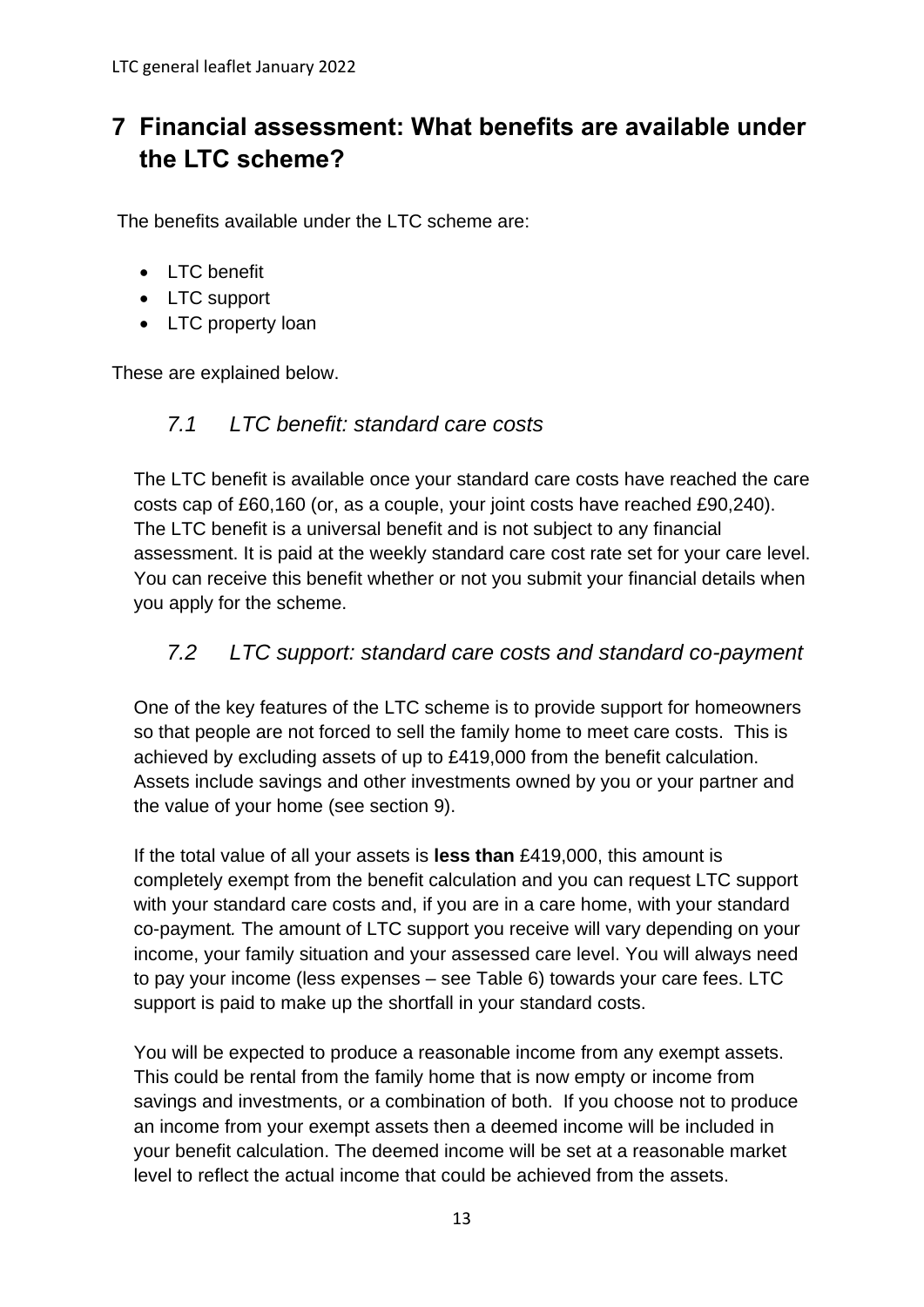# <span id="page-13-0"></span>*7.3 LTC property loan: standard care costs and standard co payment*

If the total value of your assets is **more than** £419,000 and you own your family home, you may be able to request support through an LTC property loan against the value of your family home to help with your standard care costs and, if you are in a care home, your standard co-payment. To access an LTC property loan, you must first have used up your other assets down to your other assets exemption level (see section 9), which protects a minimum value of "cash" assets. The amount of your LTC property loan will vary depending on your other assets, your income, your family situation and your care level. You will always need to pay your income (less expenses – see Table 6) towards your care fees. The loan will be secured by a charge that will be registered against all property in Jersey owned by you or your partner.

# <span id="page-13-1"></span>*7.4 LTC property loan: additional costs*

If you own your own home you may also be able to request a loan to help with your additional costs, i.e. where the co-payment you have agreed with the care home is more than the standard £407.82 a week, or if you are receiving care at home and you have chosen a care package that costs more than the standard care cost for your care level. The loan will be secured by a charge that will be registered against all property in Jersey owned by you or your partner.

The maximum additional cost that can be covered by an LTC property loan is £407.82 a week (i.e. if in a care home an additional co-payment of this amount; if you are receiving a care package at home, up to this amount in additional care costs). The exact amount will depend on your other assets, your income, your family situation and your care level.

If you wish, you can fund any additional cost above the amount that can be provided under an LTC property loan by 'topping up' from funds provided by friends or family. However, you should be aware that if there comes a point when they can no longer afford this 'top-up' then this sum cannot be met through an LTC property loan or from LTC support.

# <span id="page-13-2"></span>*7.5 Summary*

Table 5 below summarises the rules for LTC support and LTC property loans. Choose the column that most closely describes the total value of everything you own, which is split into the value of your family home and all your other assets (including savings, investments, other valuables and any other property you own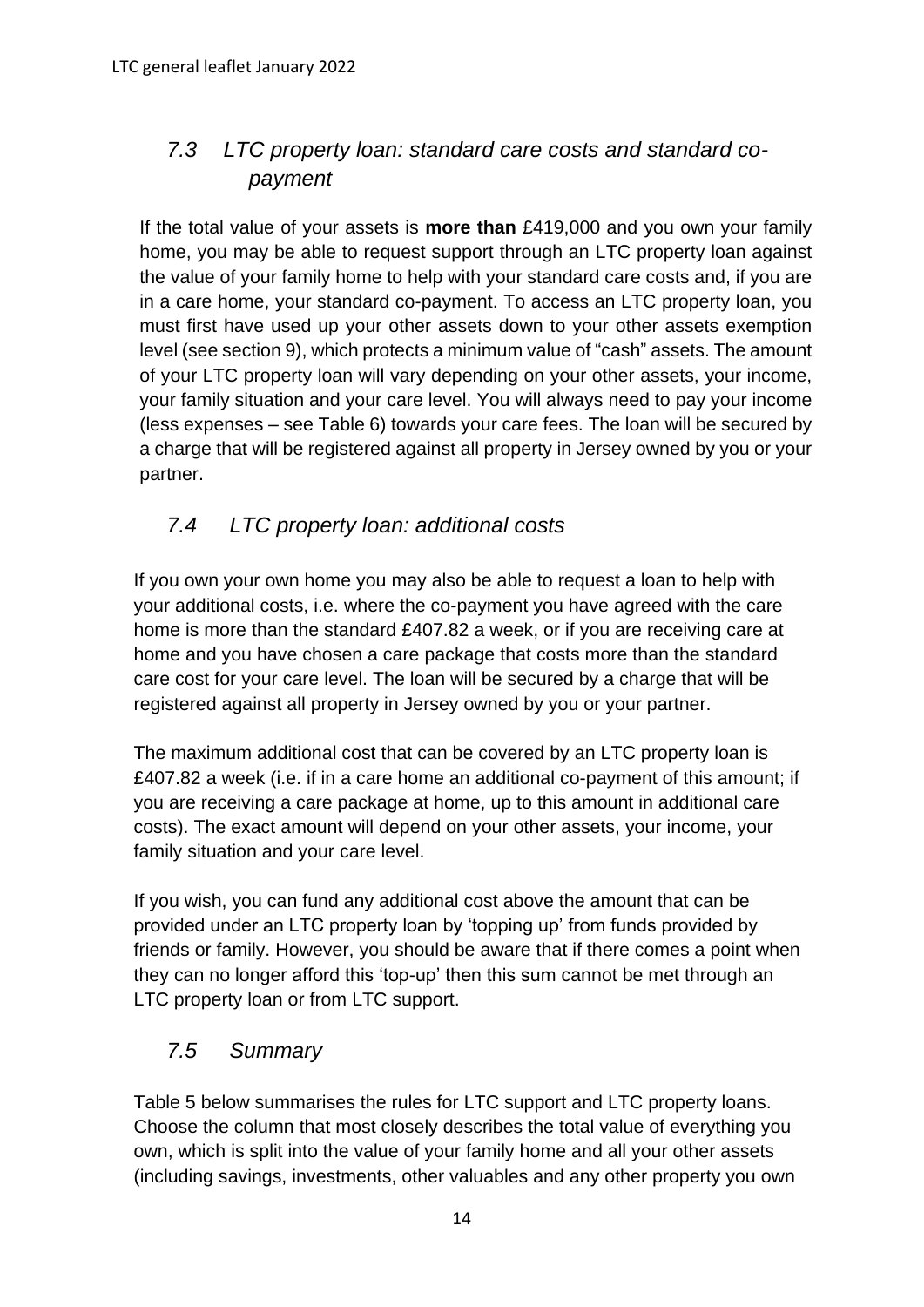or part-own excluding the family home). If you are married or have a partner, you need to include the value of all your partner's assets as well as your own.

This table is only a brief summary of the scheme and it does not include all the options that may apply to you. You are always expected to contribute your income (less expenses – see Table 6) to meet the costs of your care.

| <b>Total value of all</b><br>assets                                              | <b>Below</b><br>£419,000 | <b>Below</b><br>£419,000                   | Above<br>£419,000                                        | Above<br>£419,000       | Above<br>£419,000         |  |
|----------------------------------------------------------------------------------|--------------------------|--------------------------------------------|----------------------------------------------------------|-------------------------|---------------------------|--|
| Value of family<br>home                                                          | Not a<br>home<br>owner   | <b>Below</b><br>£419,000                   | <b>Below</b><br>£394,000                                 | Above<br>£394,000       | Above<br>£394,000         |  |
| Value of all other<br>assets                                                     | <b>Below</b><br>£419,000 | <b>Below</b><br>£419,000                   | Above<br>£25,000                                         | <b>Below</b><br>£25,000 | Above £25,000             |  |
| Am I likely to<br>receive LTC<br>support?                                        | <b>Yes</b>               | <b>Yes</b>                                 | <b>No</b>                                                | <b>No</b>               | <b>No</b>                 |  |
| Am I likely to need<br>to use some of my<br>other assets?                        | <b>No</b>                | <b>No</b>                                  | <b>Yes</b>                                               | <b>No</b>               | Yes                       |  |
| Am I likely to be<br>offered an LTC<br>property loan?                            | Not a<br>home<br>owner   | Yes, if<br>you have<br>additional<br>costs | Yes, if you<br>have<br><b>Yes</b><br>additional<br>costs |                         | <b>Not</b><br>immediately |  |
| Will I be eligible for<br>the LTC benefit<br>when I reach the<br>care costs cap? | <b>Yes</b>               | <b>Yes</b>                                 | <b>Yes</b>                                               | Yes                     | Yes                       |  |

**Table 5 Summary of LTC Benefits**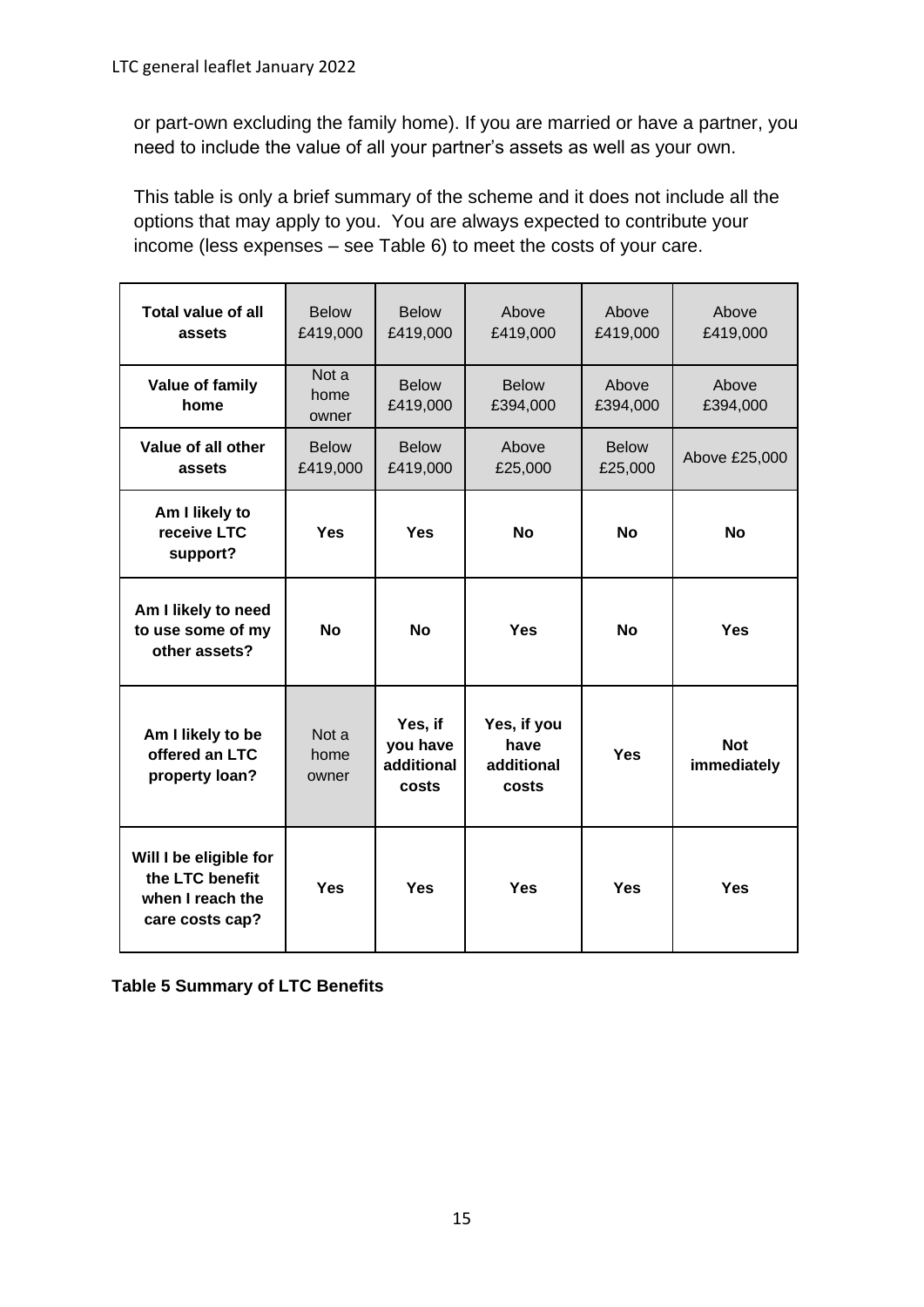# <span id="page-15-0"></span>**8 Financial assessment: income, expenses and assets**

When you apply for the long-term care scheme you will have the choice as to whether or not you provide financial information about you (and your partner). If you choose not to submit any details you can still qualify for the LTC benefit but you will not be able to receive other assistance through LTC support payments or an LTC property loan.

The financial assessment looks at your income, the value of your family home (your principal property) and the value of your other assets including savings, investments and any other property you own. If you have a partner, their income and assets are also taken into account.

You and your partner may need to make a contribution from your total income towards your care costs and co-payment. This contribution is worked out by taking your total income and making deductions as set out in the table below:

| Expenses that can be set against income |                                           |  |  |  |  |
|-----------------------------------------|-------------------------------------------|--|--|--|--|
| <b>Type of expense</b>                  | <b>Weekly amount allowed</b>              |  |  |  |  |
| Living expenses for single claimant or  | £254.94                                   |  |  |  |  |
| partner living at home                  |                                           |  |  |  |  |
| Living expenses for claimant and        | £382.41                                   |  |  |  |  |
| partner both living at home             |                                           |  |  |  |  |
| Living expenses for a dependant         | £127.47 per dependant                     |  |  |  |  |
| living at home, i.e. children up to     |                                           |  |  |  |  |
| school leaving age, jobseeker up to     |                                           |  |  |  |  |
| the age of 19 and student in full-time  |                                           |  |  |  |  |
| education up to the age of 25           |                                           |  |  |  |  |
| Allowance for earned income             | Up to £116.23                             |  |  |  |  |
| Social Security contributions           | <b>Actual liability</b>                   |  |  |  |  |
| Rental/mortgage costs                   | Full cost                                 |  |  |  |  |
|                                         |                                           |  |  |  |  |
| LTC contributions/income tax            | Liability for current year (weekly value) |  |  |  |  |

#### **Table 6 Expenses that can be set against income**

Depending on your household situation, other property and miscellaneous expenses may also be allowed for.

If your income is less than the deductions, you will not need to make a contribution from your income.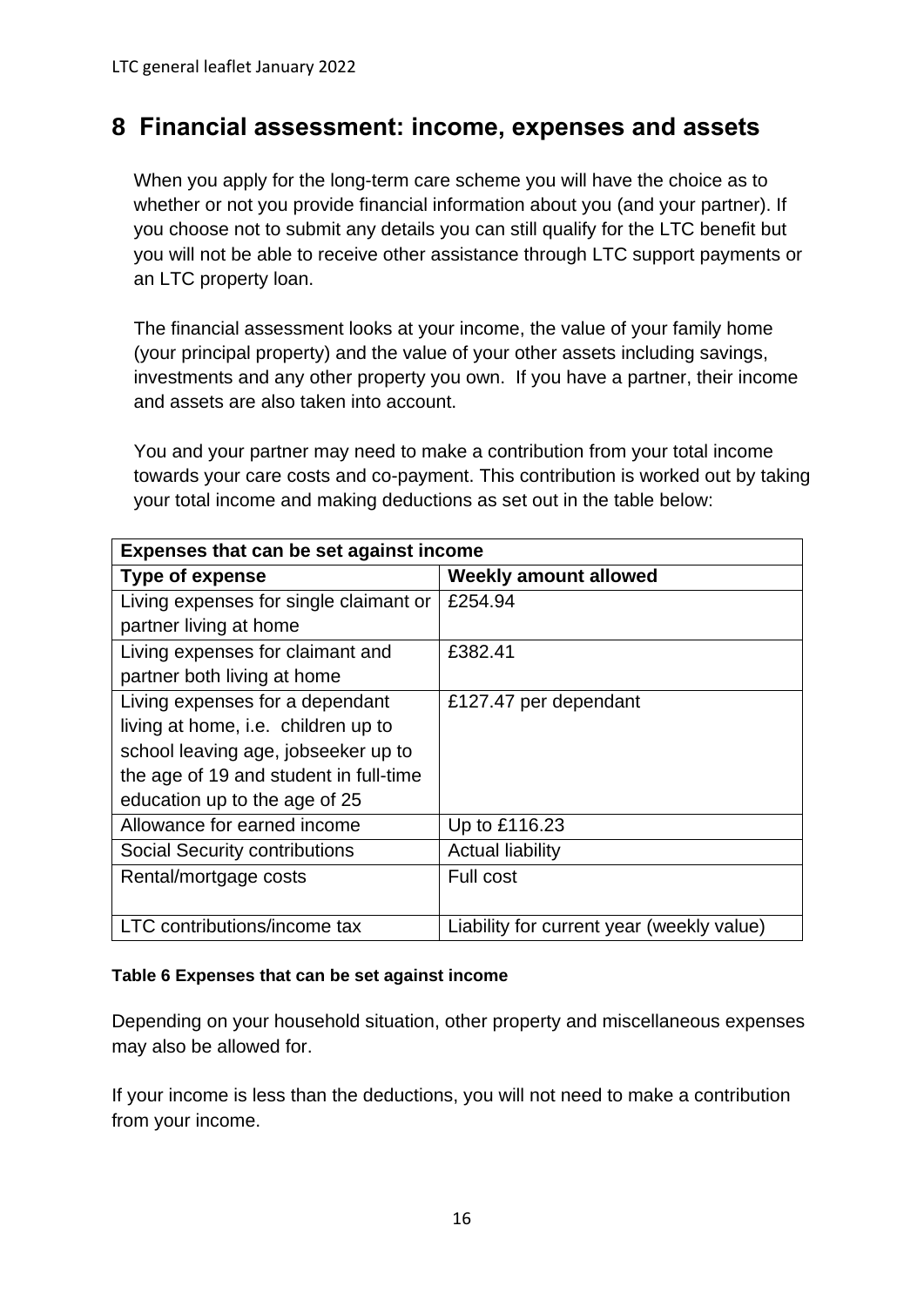If you are living in a care home, you will also retain a weekly personal allowance of £39.55 – this ensures that you have some personal spending money for discretionary items such as toiletries, hairdressing, magazines and social events.

In deciding whether you want to disclose financial information, you need to consider whether you can meet in full your share of your gross fees.

*For example, consider a single claimant who receives care in a care home. He owns a three-bedroom house worth £500,000. He also has £100,000 of savings. The house is rented out and his net income (pension plus rental income) after deducting a personal allowance for incidental expenses and allowances for income tax, long-term care contributions and property expenses is £550 per week.*

*He has level 1 care needs and will reach the care costs cap after 148 weeks receiving care.*

| £407.82 | standard care costs for level 1 care needs |
|---------|--------------------------------------------|
| £361.20 | standard co-payment                        |
| £769.02 | gross fee                                  |

*His income does not fully cover these gross fees. However, he has total assets above the asset disregard for the LTC scheme and so he will also contribute from his savings towards these gross fees. Over 148 weeks, he will use £60,160.00 from his savings towards these gross fees (£407.82 x 148 weeks). He will still be above the other assets exemption at the end of this time when his care costs reach the care costs cap.*

*After he has reached the care costs cap, he will no longer need to make any contribution towards his standard care costs. These will be fully met by the LTC benefit. He will continue to pay his co-payment, which is a total of £407.82 per week. He can afford this from his net income and he no longer needs to make any contribution from his remaining savings.*

*Table 7 shows how his gross fees are met before and after the care costs cap. In this example, the claimant does not need to provide any financial information. Having registered on the scheme with his care needs and care placement confirmed, he will qualify for the LTC benefit after 148 weeks (assuming his care needs do not change during this time).*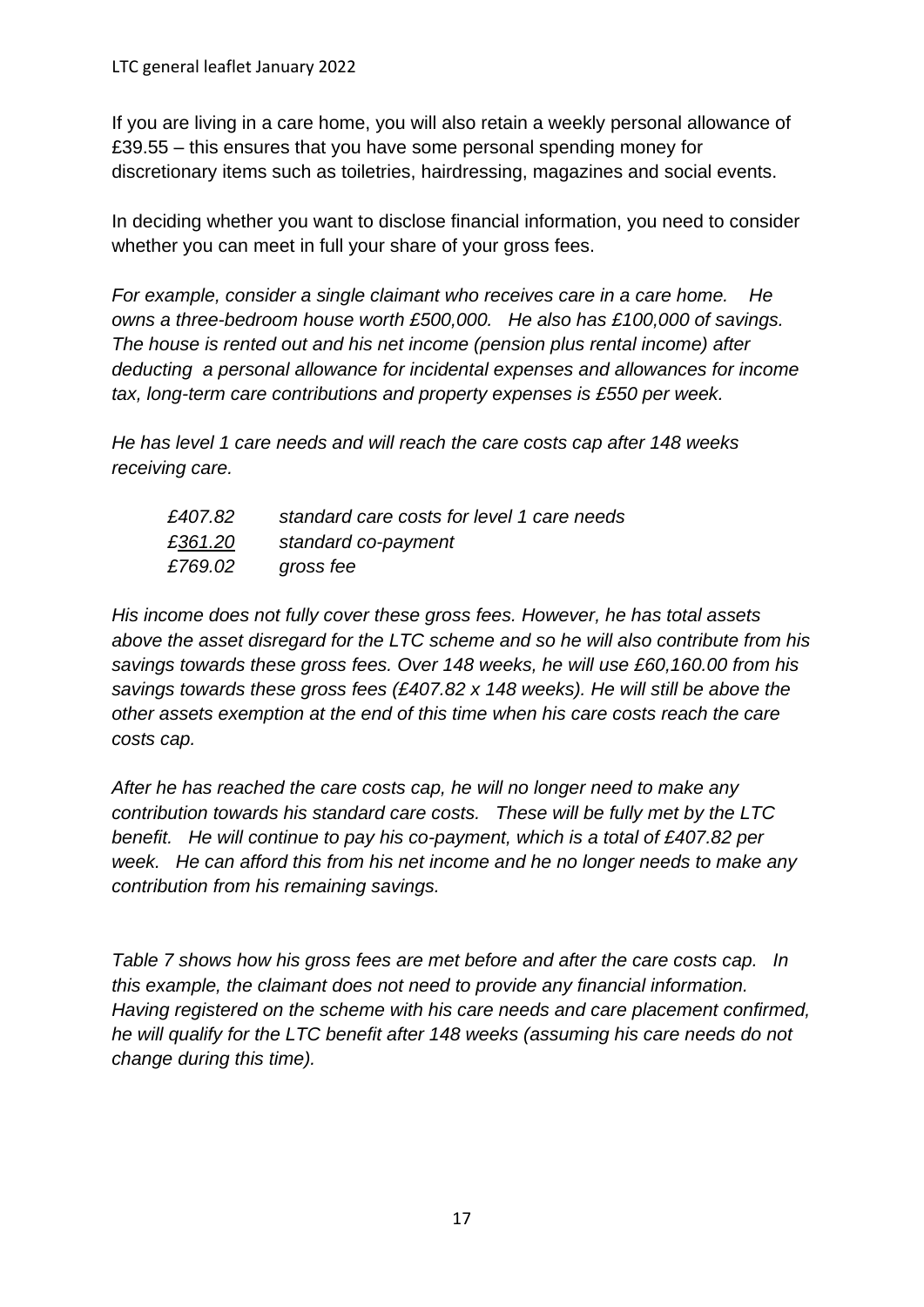|                                   |                       | <b>Before cap</b>                          |                               | After cap             |                                            |                               |
|-----------------------------------|-----------------------|--------------------------------------------|-------------------------------|-----------------------|--------------------------------------------|-------------------------------|
|                                   | <b>Weekly</b><br>cost | <b>Met from</b><br>net<br>weekly<br>income | <b>Met</b><br>from<br>savings | <b>LTC</b><br>benefit | <b>Met from</b><br>net<br>weekly<br>income | <b>Met</b><br>from<br>savings |
| <b>Standard</b><br>care cost      | £407.82               | £407.82                                    | nil                           | £407.82               | nil                                        | nil                           |
| <b>Standard</b><br>CO-<br>payment | £361.20               | £190.48                                    | £170.72                       |                       | £407.82                                    | nil                           |
| <b>TOTAL</b>                      | £769.02               | £598.30                                    | £769.02                       | £407.82               | £769.02                                    | £0.00                         |

#### **Table 7 Total cost of care – example based on Level 1 standard care costs**

# <span id="page-17-0"></span>*8.1 Valuing the family home*

If you request financial assistance and you are a homeowner then, in most cases, Customer and Local Services will need to check the value of your property. We will organise and pay for this. The valuation is undertaken as part of your financial assessment.

If you have an existing charge on your property (such as a mortgage) we will take this into account. If you share the ownership of your property with someone other than your partner (for example, you own a property jointly with your brother or sister), we will only include your share of the property in the calculation.

# <span id="page-17-1"></span>*8.2 Divesting assets*

If you have transferred or given away assets in the ten-year period before you apply for the LTC scheme, we will continue to include these assets in any financial assessment, other than in exceptional circumstances or if less than £5,000.

If you have transferred the ownership of your home to other family members **at any time in the past** and have continued to live in the property, or receive rent for the property (i.e. you have life enjoyment of the property), the full value of that property will be included in your financial assessment.

A transfer or gift will only be accepted if you can show that the reason for the transaction was not connected in any way with increasing the eligibility of you or your partner to receive financial support for your long-term care costs.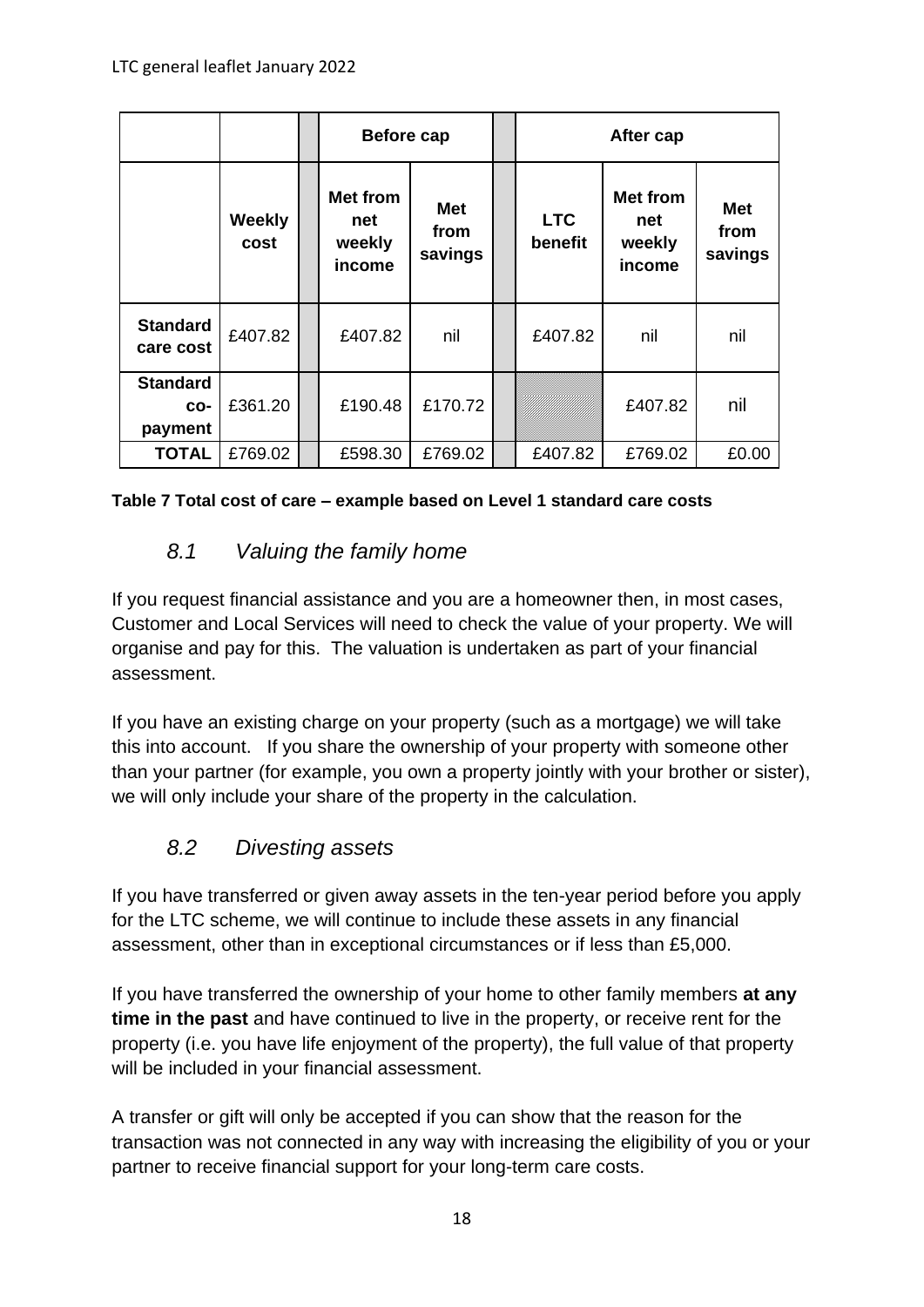In particular, if you have transferred the ownership of your home through a life enjoyment transaction at any time in the past and the market value of the property exceeds the principal property exemption limit when you apply for help through the LTC scheme, you will need to meet your full care costs up to the care costs cap and you will not be eligible for LTC support payments. As you no longer hold the full ownership of the property, you will not be eligible for an LTC property loan. This does not apply if you have been granted lifetime enjoyment of a property, but you have never owned the property yourself.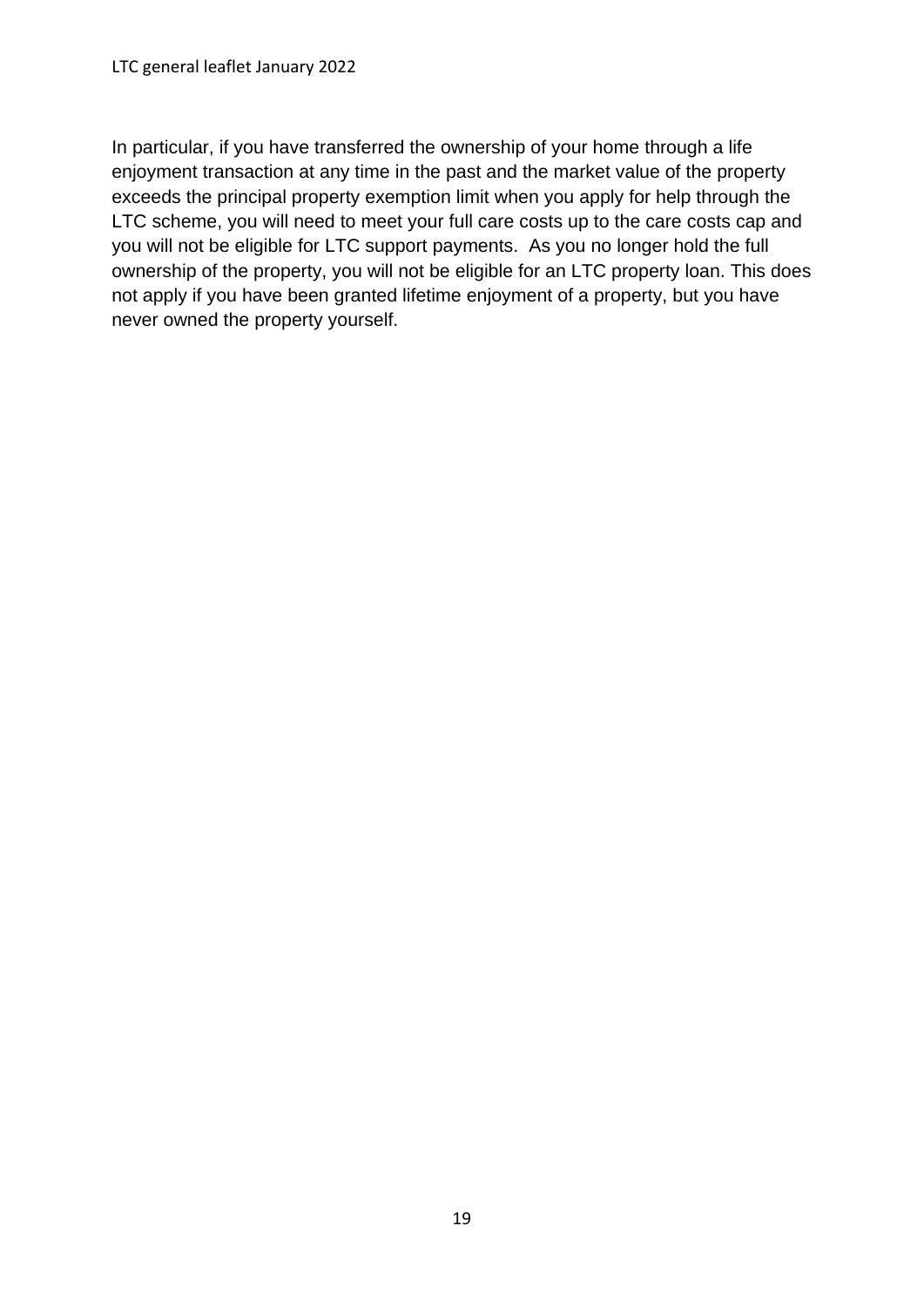# <span id="page-19-0"></span>**9 Financial assessment: assets and asset disregards**

The treatment of assets and the asset disregard of £419,000 is explained in this section.

# <span id="page-19-1"></span>*9.1 Principal property*

Your principal property is your family home in Jersey. If you own more than one property in Jersey, you will need to identify one property as your principal property. If you own property outside Jersey, the value of that property is included with your other assets.

#### <span id="page-19-2"></span>*9.2 Other assets*

Other assets include all forms of wealth that you hold excluding the value of the family home, but including bank accounts, investments, premium bonds, other property in Jersey, all property owned outside Jersey and other valuables. If you have a partner, the total of all your other assets held both separately and jointly are included.

# <span id="page-19-3"></span>*9.3 Principal property exemption – protecting the family home*

If you own property and other assets in excess of the total exemption amount of £419,000, the principal property exemption is designed to protect £394,000<sup>1</sup> in respect of the value of the family home. The exemption protects you from needing to use any of the exempted value of the family home to meet your standard care costs or standard co-payment. In some cases, you can request an LTC property loan against some of the exempt value to assist with your additional costs, such as a higher co-payment or, if you are receiving care at home, any higher care costs.

#### <span id="page-19-4"></span>*9.4 Other assets exemption – protecting cash assets*

The other assets exemption is designed to protect a minimum value of "cash" assets, separately from the value of the family home. If you are a homeowner with total assets in excess of the total exemption of £419,000, the other assets exemption is designed to protect £25,000<sup>2</sup> in respect of your other assets. If you do not own your own home, the other assets exemption will cover all of your assets up to a maximum of £419,000.

 $1$  This figure may vary depending on the value of your other assets

<sup>&</sup>lt;sup>2</sup> This figure may vary depending on the value of your principal property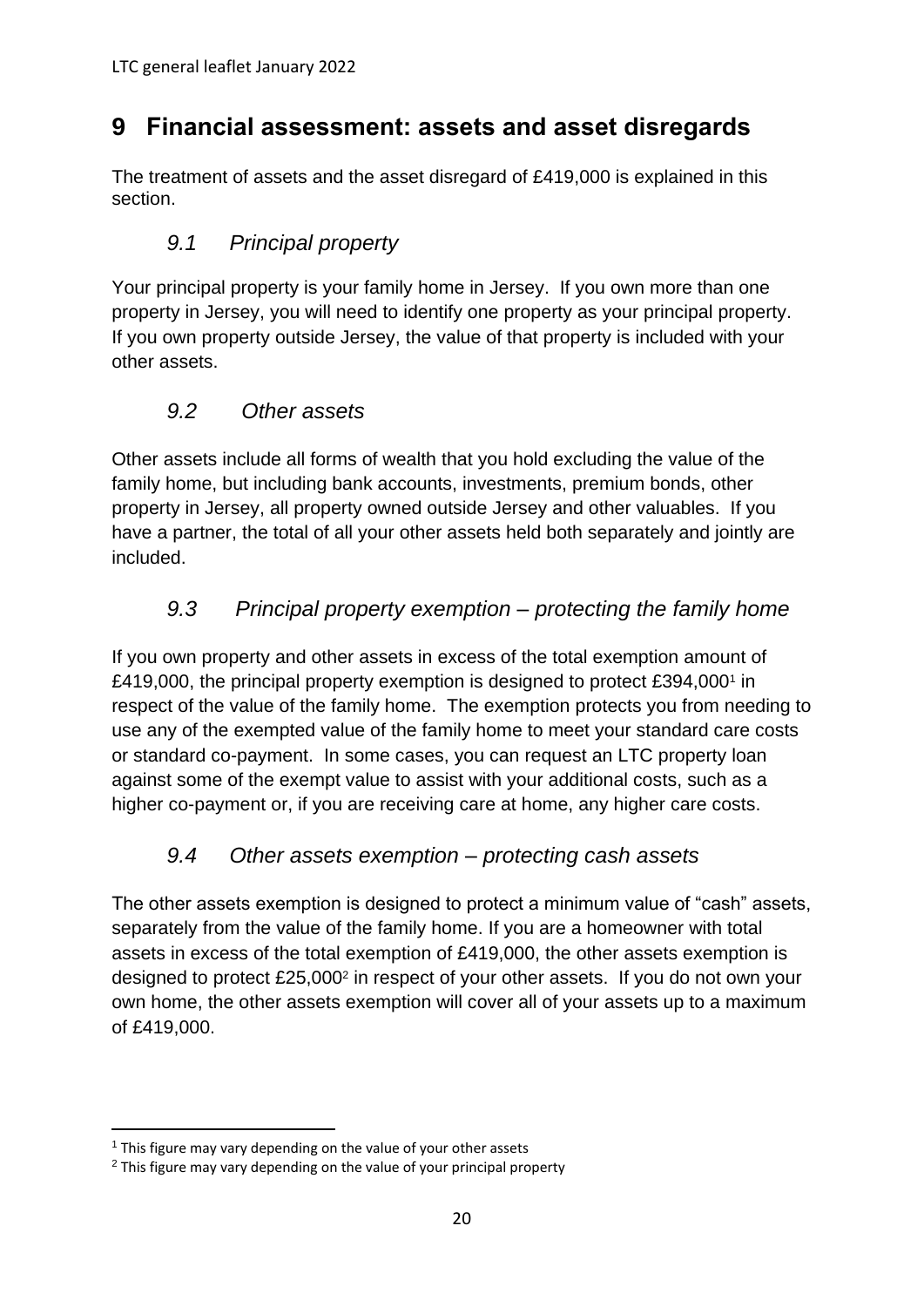# <span id="page-20-0"></span>*9.5 Treatment of other assets above the exemption limit*

If you have other assets (e.g. savings or investments) above the other asset exemption limit, these assets must be used towards meeting your standard care costs and standard co-payment before any other help is available. In particular, an LTC property loan will not be provided whilst you continue to hold other assets above the other assets exemption limit.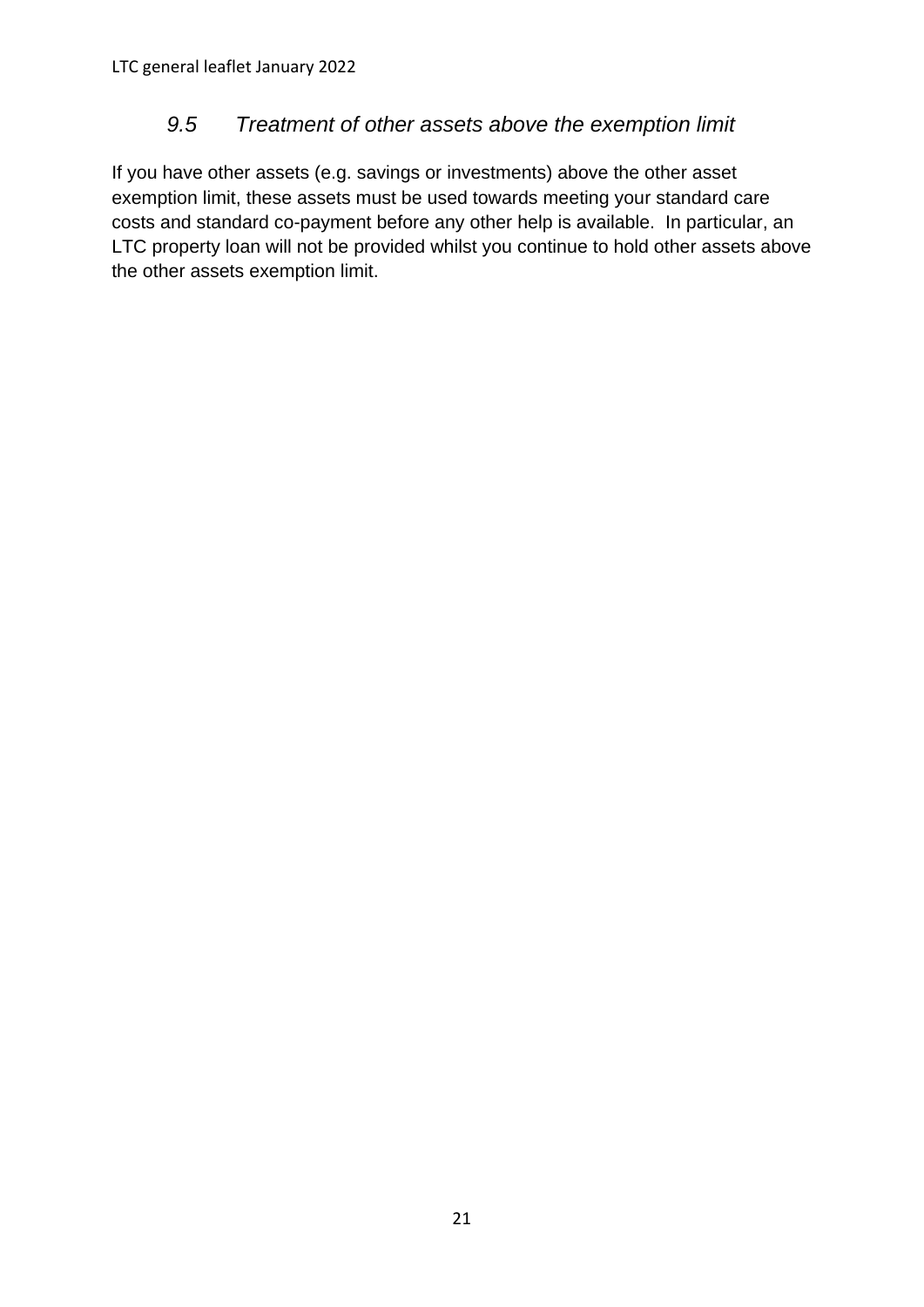# <span id="page-21-0"></span>**10 Financial assessment: LTC property loans**

You can receive support with your standard care costs or standard co-payment in the form of an LTC property loan if the value of your other assets is below the other assets exemption level, but the value of your family home is in excess of your principal property exemption level. As noted above, a loan is only provided after any assets above the other assets exemption (i.e. aside from the value of the family home) have been used to help meet standard care costs and the standard copayment.

We will calculate the total income for yourself and your partner and deduct your allowances (see Table 6). This will set your contribution from your income to your standard care costs and standard co-payment. The LTC property loan will make up the shortfall.

A loan to assist with your standard care costs and standard co-payment is limited to the value in your principal property that is above the principal property exemption (for the family home). If the net value of your principal property falls to the principal property exemption limit, you will no longer need to use the loan to meet any further standard costs. Any shortfall in the remainder of your standard care costs (up to the care cost cap) and in the standard co-payment will be met using LTC support.

A loan can also be used to assist with your additional costs. This type of loan is available to homeowners whose homes are above or below the principal property exemption level.

There is a limit to the amount of additional costs that can be supplemented through an LTC property loan. Taking into account your income and other assets, you must have enough value in the property to fund any additional costs for at least five years, leaving at least £197,000 of value in the property. If you have a partner, to take account of the fact that they may also need long-term care, the test used is whether the additional costs can be met for five years each without dipping below £197,000 of value in your property.

The maximum additional cost that can be covered by an LTC property loan is £336.98 a week. The exact amount will depend on your other assets, your income, your family situation and your care level. We will advise you as to the level of additional costs that can be supported in this way.

If you wish, you can fund any additional cost above the amount that can be provided under an LTC property loan by 'topping up' from funds provided by friends or family. However, you should be aware that if they can no longer afford the 'top-up' then this sum cannot be met through an LTC property loan or from LTC support.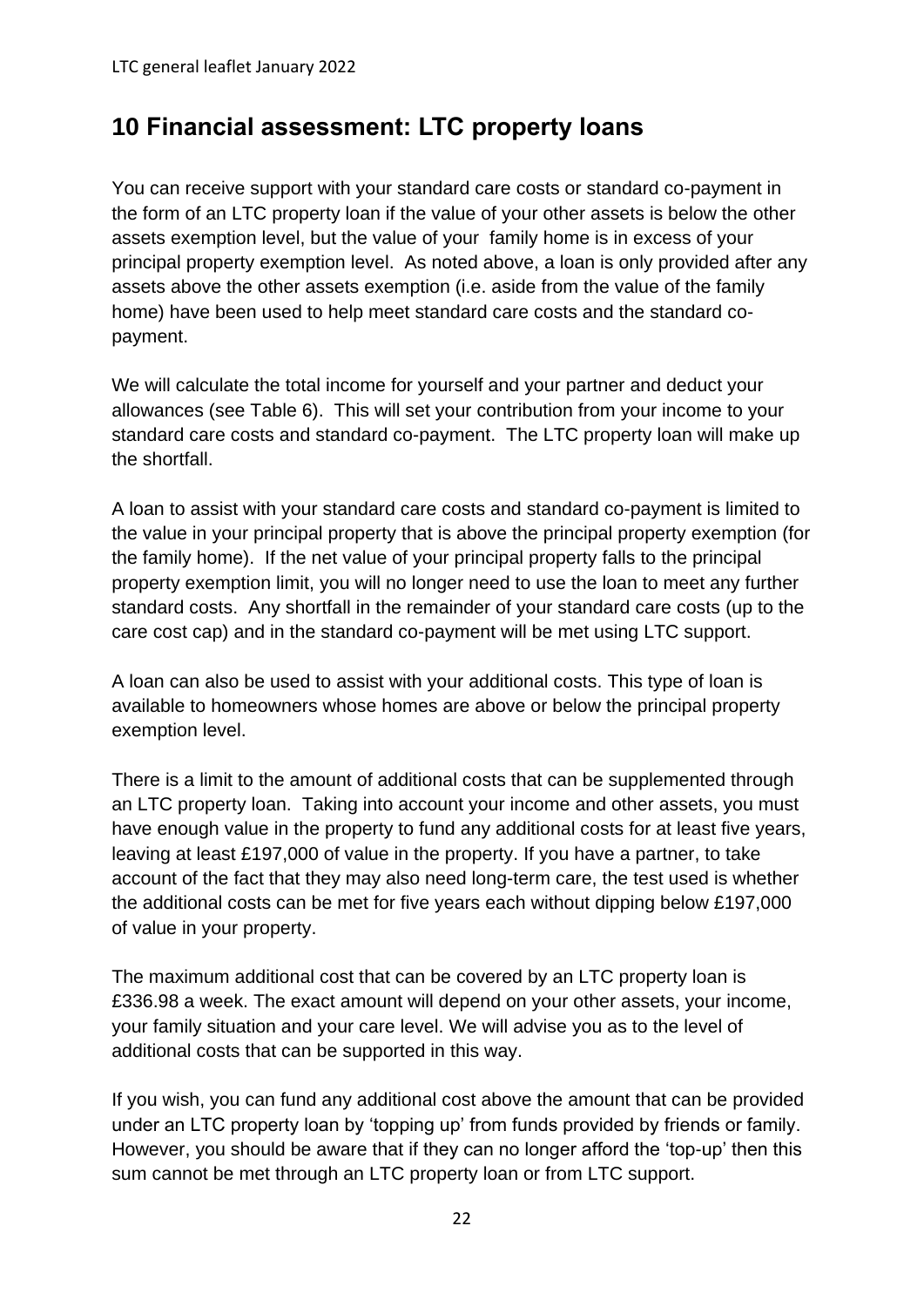# <span id="page-22-0"></span>*10.1 When does the loan have to be repaid?*

The loan normally has to be repaid when your family home (the principal property) next changes hands. You may decide to sell your home or the property may be transferred to your heir/s following your death.

In some cases, the loan does not need to be repaid at this time. If your partner or your full-time carer remains living in the property after your death, then the loan is normally only due to be repaid when that person either dies or stops living in your home.

# <span id="page-22-1"></span>*10.2 Is interest charged on the loan?*

Yes. The LTC property loan bears interest at the prevailing Bank of England base rate plus 0.5% until it is repaid. Whilst you continue to use the loan to help towards your care costs, the loan will gradually increase. The interest is charged on the balance of the loan as it builds up. The interest is compounded on an annual basis. If a partner or carer remains in the family home after your death and the loan is not repaid until later, then interest will continue to be charged on the outstanding amount.

We will send you an annual statement giving details of the outstanding amount and the interest that has been charged.

# *10.3 How is the loan secured?*

<span id="page-22-2"></span>If you own the freehold of your family home, any loan provided is secured using a Social Security hypothec<sup>3</sup>. This will be registered against any Jersey property owned or part-owned by you and/or your partner. This will be recorded in the Public Registry.

Customer and Local Services will organise the registration of the hypothec. You do not need to appear in Court and you do not have to pay for the application. You will be notified as soon as the hypothec has been registered.

Once the loan has been repaid in full, the Department will apply to have the hypothec discharged. Your executor or family will receive notification once this has been done. Lump-sum repayments covering some or all of the loan can be made at any time.

 $3$  The term "hypothec" is used in Jersey courts – it is a type of charge that can be formally registered against a property owner to acknowledge a debt.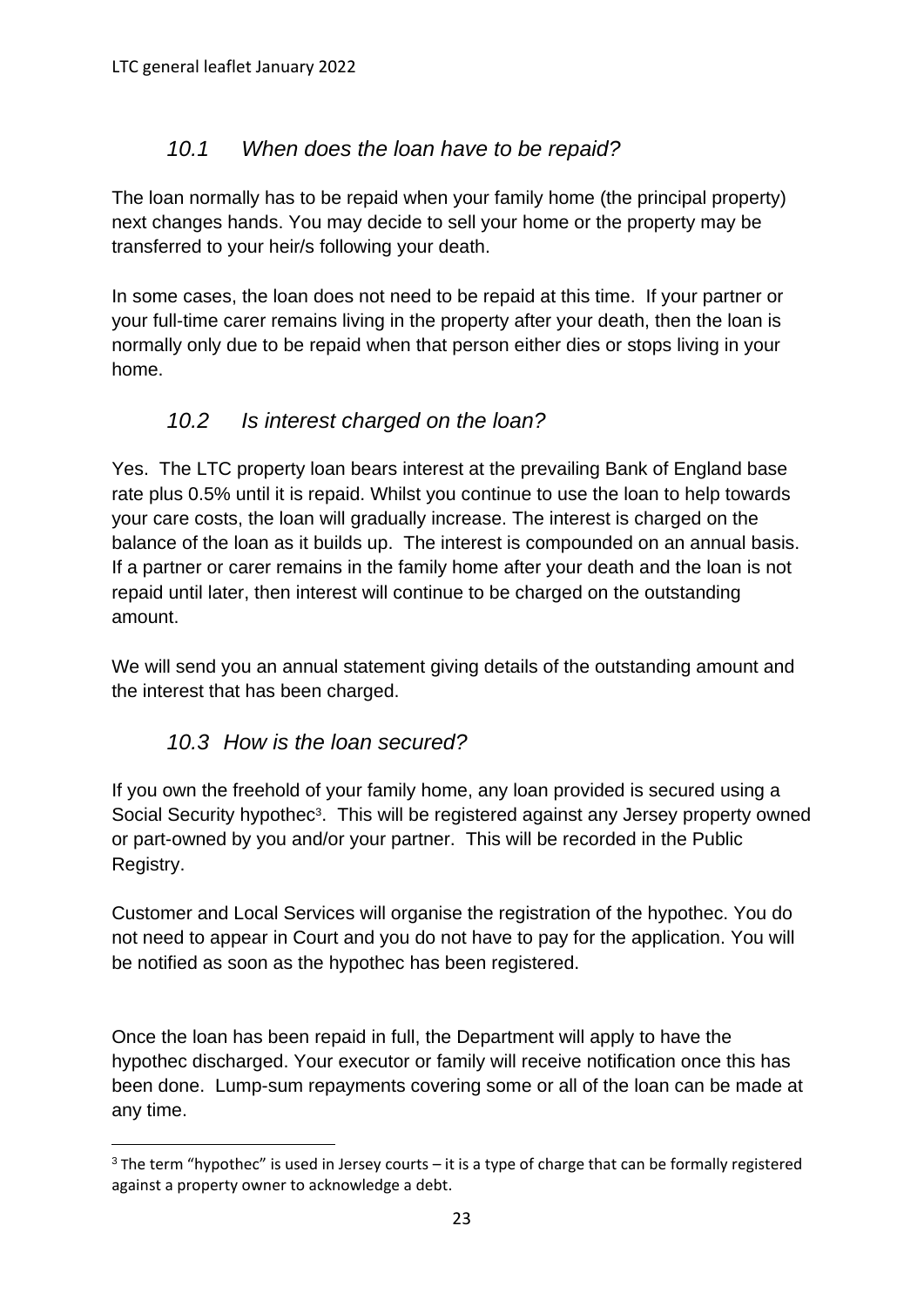If you own your home through share transfer or company ownership then similar arrangements apply.

# <span id="page-23-0"></span>*10.4 Alternatives to an LTC property loan*

The long-term care scheme is designed to assist homeowners by providing loans against the value of the family home to help with both standard and additional costs. Any loan will be secured against all the property that you and /or your partner own in Jersey.

If you do not wish to take out a loan in this way, you can make other arrangements to meet the costs of your care. Possible alternative sources of funding could include a bank loan, an annuity, an equity release scheme or assistance from family or friends.

If you choose one of these options, your standard care costs will still accumulate towards the £60,160 care costs cap. Once the cap is reached, you will receive the LTC benefit, which will then cover your care costs at the standard weekly care cost for your care level.

**You (and your partner) are advised to take independent professional advice before deciding whether you wish to receive financial assistance in the form of an LTC property loan or to fund your care costs and co-payment through other means.**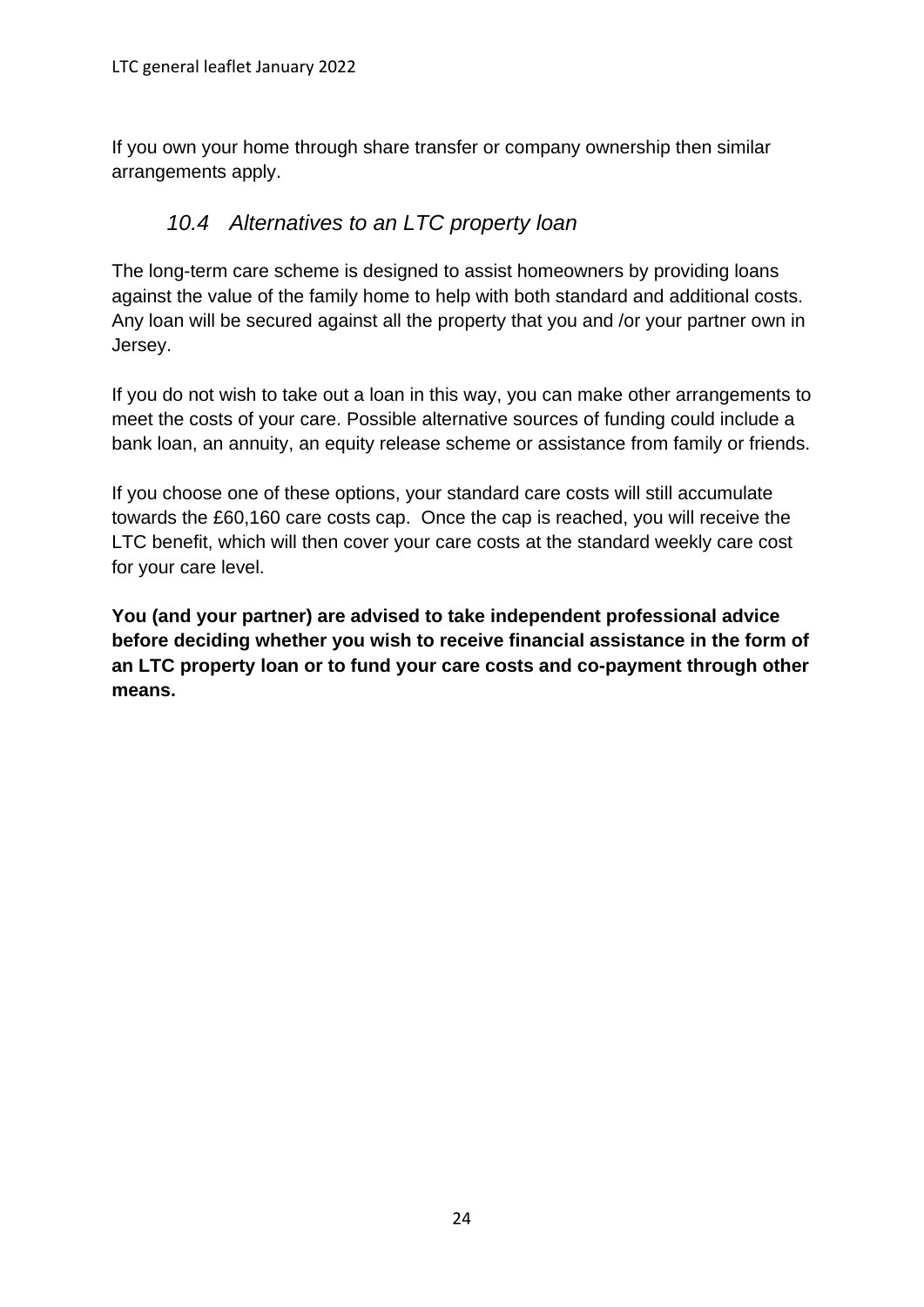# <span id="page-24-0"></span>**11 How to apply for the LTC scheme**

If you have long-term care needs and you think you may qualify for the long-term care scheme, please contact the Single Point of Referral (SPOR) team at Health and Community Services on 444440 who will organise an assessment of your care needs and allocate you to one of the four LTC care levels. If you are in hospital, the nursing staff will organise the assessment as part of your discharge plan.

With your permission, the Health and Community Services team will pass your contact details to an adviser at Customer and Local Services who will guide you through the claim process.

If you request a financial assessment and receive support through LTC support or an LTC property loan, then you must inform Customer and Local Services if there is any change in your circumstances or those of your partner that could affect the value of your claim and the amounts of benefits which are payable to you or your partner. If you are in any doubt, please contact the Department.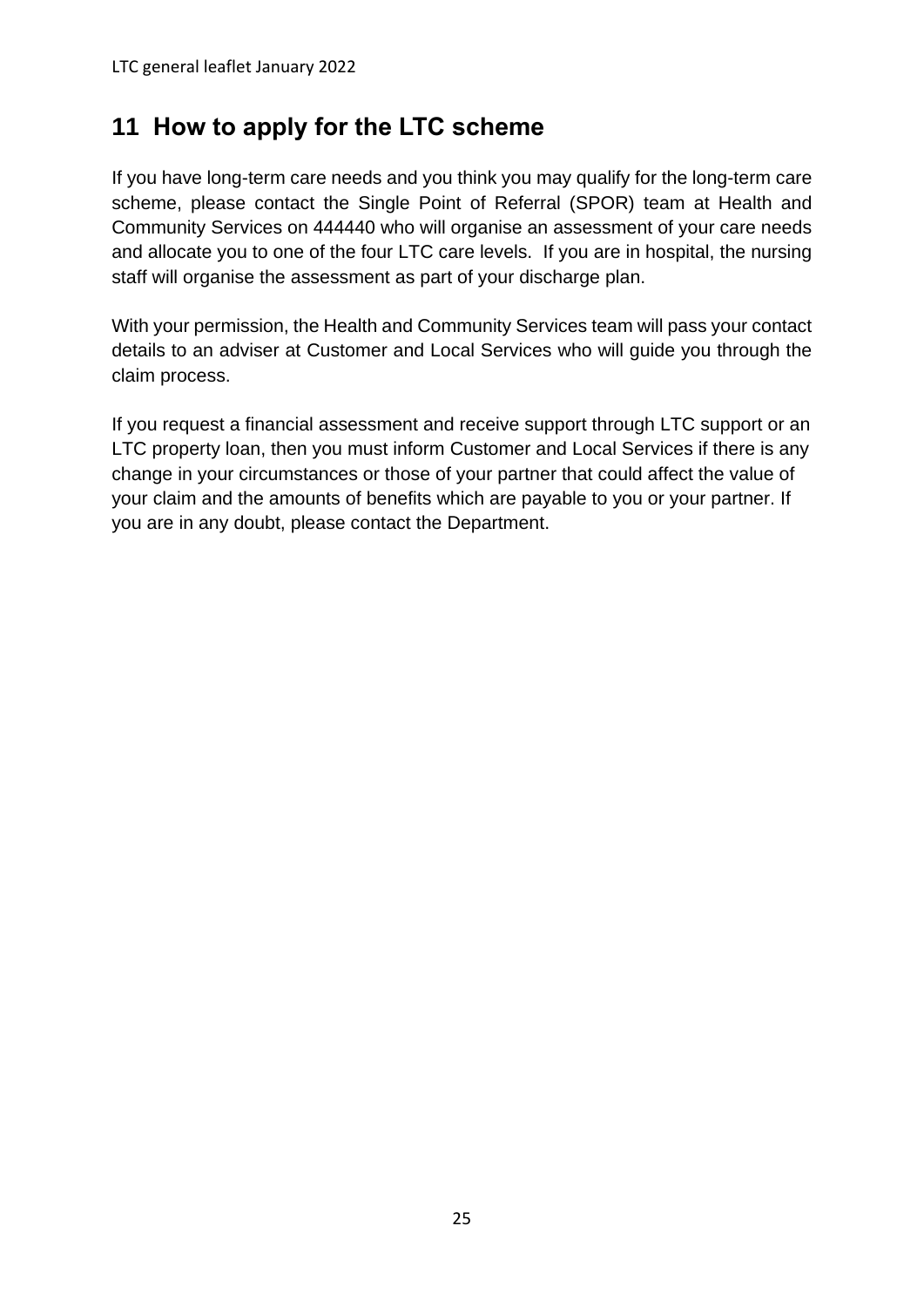# <span id="page-25-0"></span>**12 Glossary of terms**

**Additional costs** If you are in a care home, additional costs are those that are over and above the standard co-payment of £407.82 a week. If you are receiving care at home, additional costs are any care costs that are over and above the level of the standard care cost appropriate to your assessed care level.

**Care costs cap** The lifetime cap relating to the standard care costs that an individual has to accumulate before they become eligible to receive the long-term care benefit.

**Co-payment** The living costs of being in a care home. Under the LTC scheme, gross care home fees are made up of the standard care cost plus the co-payment. The copayment can include additional costs as well as the standard co-payment.

**Gross fees** The total of an individual's LTC costs, including standard care costs, the standard co-payment and any additional costs.

**LTC benefit** The long-term care benefit available to anyone whose standard care costs have reached the care costs cap. This universal benefit is paid regardless of an individual's financial situation. The LTC benefit is set at the same rate as the standard care cost for each assessed care level.

**LTC property loan** A loan to assist with any form of LTC cost if the income and assets of an individual and their partner are insufficient to cover these costs. The debt builds up as care costs accumulate and is formally registered against Jersey property using a Social Security hypothec. The loan is normally repaid when the property next changes hands. Interest is charged on the loan at the prevailing Bank of England base rate plus 0.5%.

**LTC support** Means-tested financial help that is available if the income and assets of an individual and their partner are insufficient to cover their standard care costs and/or standard co-payment.

**Other assets exemption** The other assets exemption is designed to protect a minimum value of "cash" assets in addition to the value of the family home. The exemption protects the claimant from needing to use any of the exempted assets to meet their standard care costs and, if in a care home, their standard co-payment.

**Principal property exemption** The principal property exemption is designed to protect the value of the family home. The exemption protects the property owner from needing to use any of the exempted value of the family home to meet their standard care costs and standard co-payment. However, if a claimant chooses a care home with a higher co-payment or a care package at home that is above the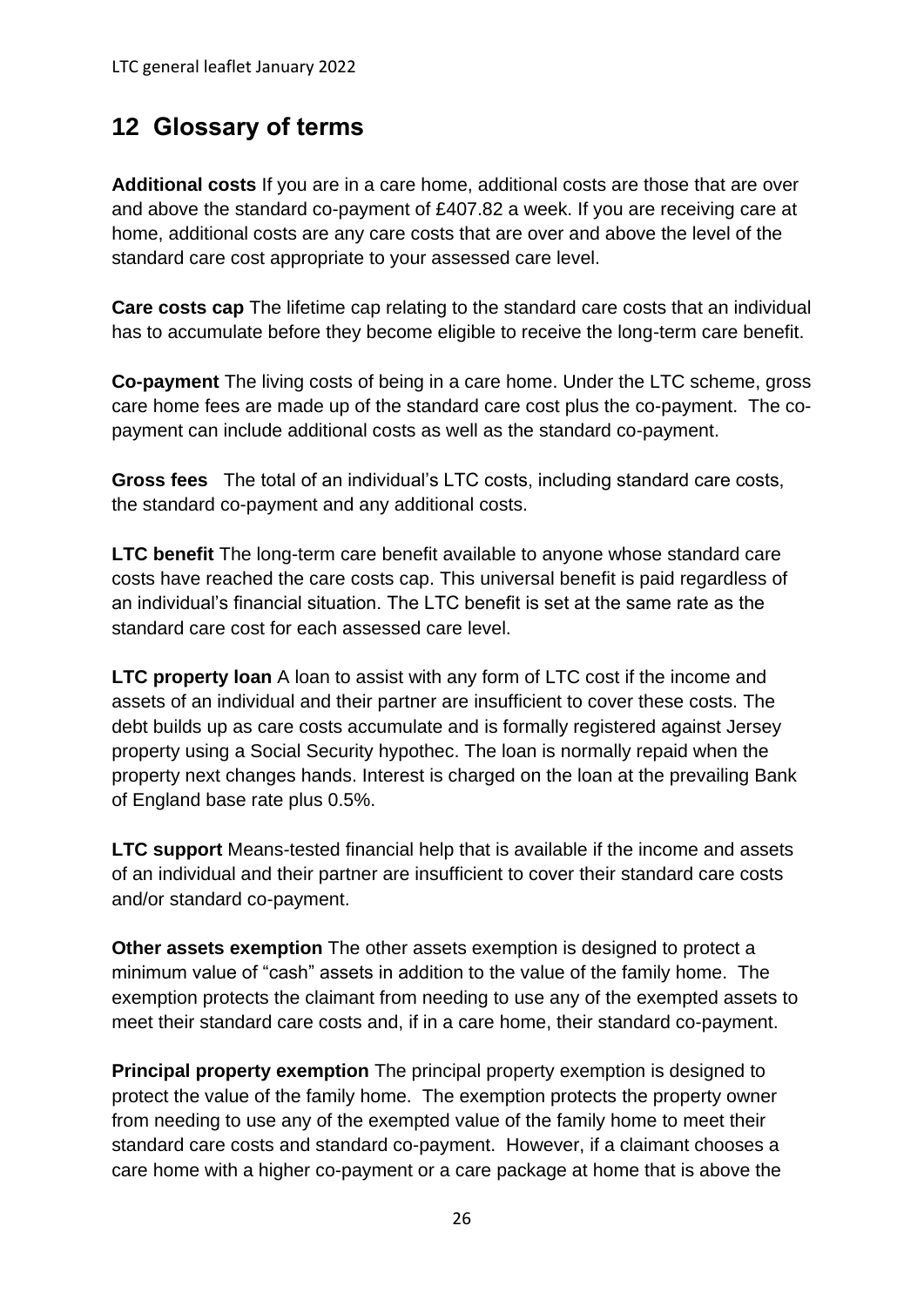standard care cost for their care level then this can be met through a property loan, which can draw on assets below the principal property exemption.

**Social Security hypothec** The means by which a charge is placed on any Jersey freehold property held by the claimant and/or their partner to secure a loan from Social Security to pay their standard care costs, standard co-payment or additional costs.

**Standard care cost** A weekly standard care cost is set for each care level. Every week someone is in care, they build up their standard care costs at the rate applicable to their assessed level of care. These standard care costs count towards the care costs cap.

**Standard co-payment** The standard co-payment is £361.20 a week. Co-payments do not count towards the care costs cap and are not covered by the LTC benefit. LTC support and LTC property loans can assist with the standard co-payment.